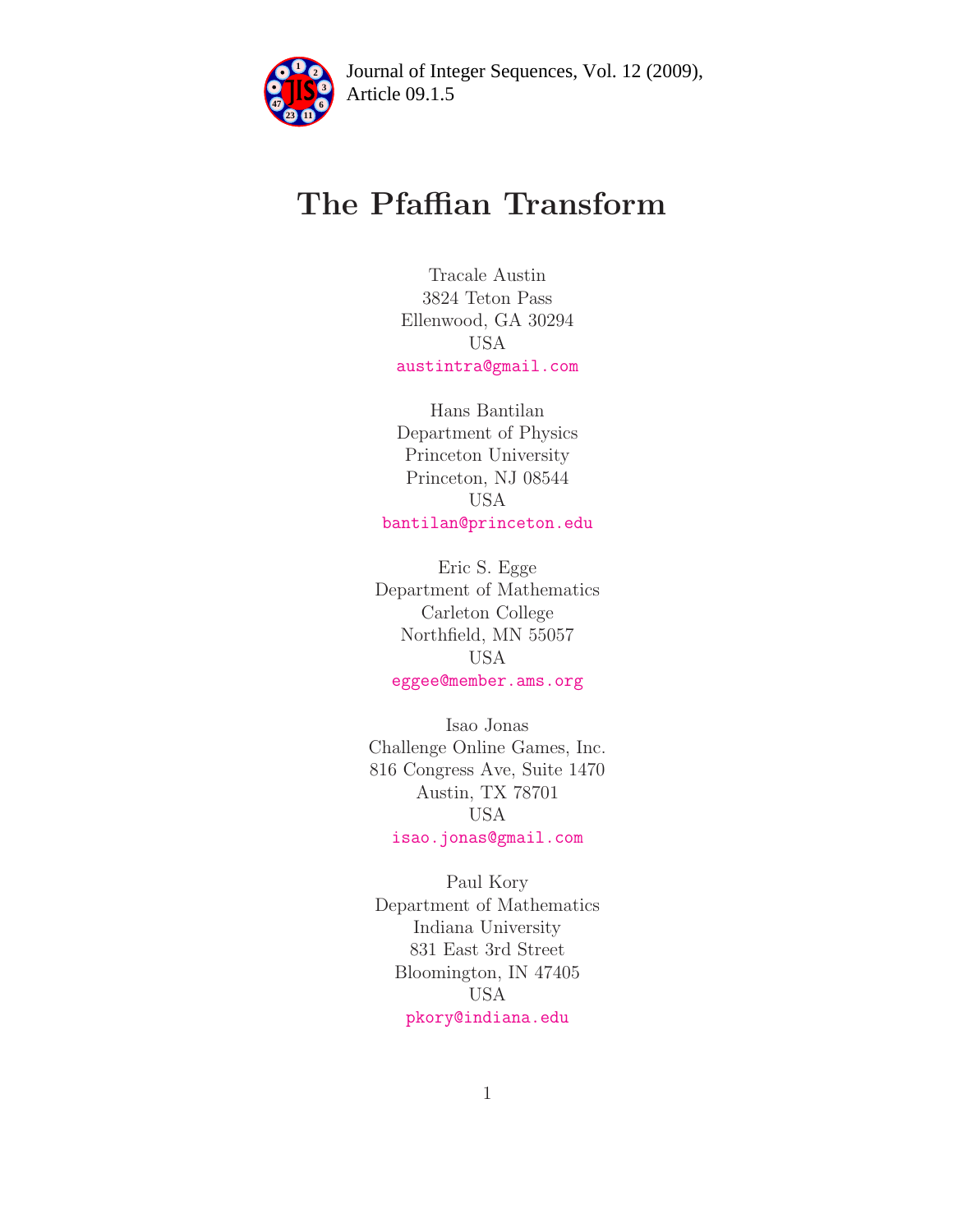#### Abstract

We introduce a function on sequences, which we call the Pfaffian transform, using the Pfaffian of a skew-symmetric matrix. We establish several basic properties of the Pfaffian transform, and we use the transfer matrix method to show that the set of sequences with rational generating functions is closed under the Pfaffian transform. We conclude by computing the Pfaffian transform of a variety of sequences, including geometric sequences, the sequence of Fibonacci numbers, the sequence of Pell numbers, the sequence of Jacobsthal numbers, and the sequence of Tribonacci numbers. Throughout we describe a generalization of our results to Pfaffians of skew-symmetric matrices whose entries satisfy a Pascal-like relation.

#### 1 Introduction

The Hankel transform of a sequence  $\{a_n\}_{n=0}^{\infty}$  is the sequence  $H(\{a_n\}_{n=0}^{\infty}) = \{h_n\}_{n=0}^{\infty}$  whose nth term is the Hankel determinant

$$
h_n = \det \begin{pmatrix} a_0 & a_1 & a_2 & \cdots & a_n \\ a_1 & a_2 & \cdots & \cdots & a_{n+1} \\ a_2 & \cdots & \cdots & \cdots & a_{n+2} \\ \vdots & \vdots & \vdots & \vdots & \vdots \\ a_n & \cdots & \cdots & \cdots & a_{2n+2} \end{pmatrix}.
$$

The Hankel transform was first introduced by Layman [\[11\]](#page-18-0), who showed that the Hankel transform of a sequence is equal to the Hankel transform of both the Binomial and Invert transforms of that sequence. Layman's work on the Hankel transform has been extended in [\[4,](#page-18-1) [5,](#page-18-2) [12\]](#page-18-3). The study of determinants of Hankel matrices predates the introduction of the Hankel transform, so the Hankel transforms of many sequences were already known when [\[11\]](#page-18-0) appeared. For instance, the sequence of Catalan numbers  $C_n = \frac{1}{n+1} \binom{2n}{n}$  $\binom{2n}{n}$  is the unique sequence for which  $H(\{C_n\}_{n=0}^{\infty})$  and  $H(\{C_n\}_{n=1}^{\infty})$  are both the sequence consisting entirely of 1s [\[13,](#page-18-4) Ex. 6.26b], and Desainte-Catherine and Viennot have shown [\[6\]](#page-18-5) that when  $k \geq 2$  the sequence  $H(\lbrace C_n \rbrace_{n=k}^{\infty})$  has mth term  $\prod$ 1≤i≤j≤k−1  $i + j + 2m$  $\frac{j+2m}{i+j}$ . Generalizing

the Catalan result in a different direction, Aigner has shown [\[1\]](#page-17-0) that the Motzkin numbers have  $H(\lbrace M_n \rbrace_{n=0}^{\infty}) = \lbrace 1 \rbrace_{n=0}^{\infty}$ , while  $H(\lbrace M_n \rbrace_{n=1}^{\infty})$  is the sequence of period six which begins  $1, 0, -1, -1, 0, 1$ . Aigner provides a generalization of these results in [\[2\]](#page-18-6). Other results concerning Hankel determinants and the Hankel transform can be found in [\[3,](#page-18-7) [7,](#page-18-8) [15,](#page-18-9) [16\]](#page-18-10), though this list is not exhaustive.

The determinant of an  $n \times n$  matrix, which plays a central role in the Hankel transform, can be defined as a sum over the set of perfect matchings in the complete bipartite graph  $K_{n,n}$ . Here a perfect matching in a graph G is a set of edges in G such that every vertex is incident with exactly one edge in the set. For  $n \times n$  skew-symmetric matrices, one natural analogue of the determinant is the Pfaffian, which is a sum over perfect matchings in the complete graph  $K_n$ . Like determinants, Pfaffians have been connected with a variety of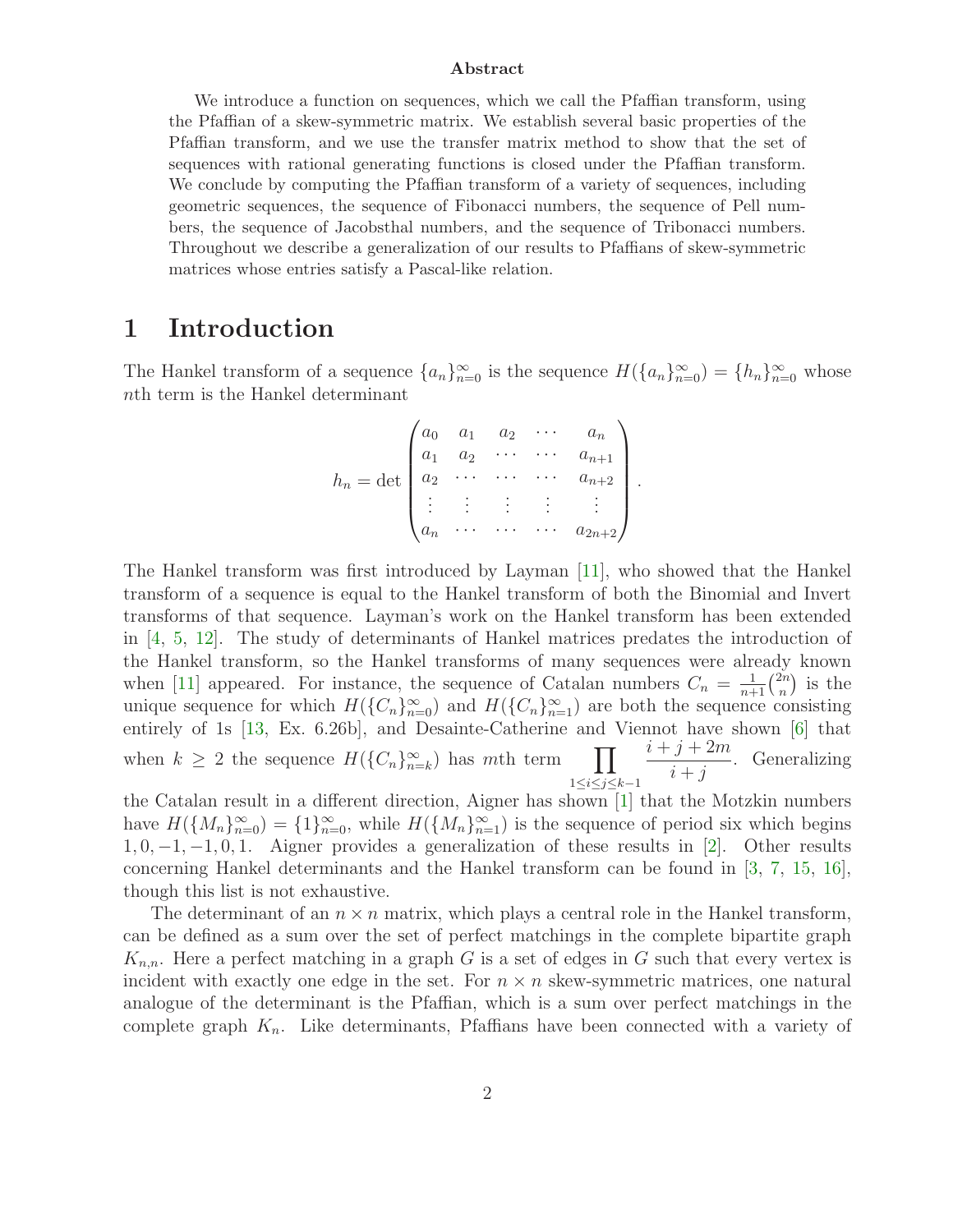combinatorial objects, including plane partitions (through families of nonintersecting lattice paths) [\[14\]](#page-18-11), the Bender-Knuth conjecture [\[9\]](#page-18-12), and the matrix-tree theorem [\[10\]](#page-18-13).

In this paper we introduce an analogue of the Hankel transform, called the Pfaffian transform, which uses the Pfaffian of a skew-symmetric Toeplitz matrix in place of the determinant of a Hankel matrix. Although the Pfaffian transform may be applied to any sequence, we study its action on sequences with rational generating functions in particular. We first use standard matrix operations to show that computing the Pfaffian transform of a sequence with a rational generating function boils down to computing the Pfaffian transform of a sequence which is eventually 0. We then use the transfer matrix method to show that the Pfaffian transform of any such sequence has a rational generating function. This, in turn, enables us to show that the set of sequences with rational generating functions is closed under the Pfaffian transform. We conclude the paper by computing the Pfaffian transform on a variety of specific sequences, some of which are given in the table below.

| $\{a_n\}_{n=1}^{\infty}$                  | Pfaffian transform of $\{a_n\}_{n=1}^{\infty}$ |
|-------------------------------------------|------------------------------------------------|
| $1, 2, 4, \ldots, 2^{n-1}, \ldots$        | $1, 1, 1, \ldots$                              |
| $1, 3, 9, \ldots, 3^{n-1}, \ldots$        | $1, 1, 1, \ldots$                              |
| $1, 1, 2, 3, \ldots, F_n, \ldots$         | $1, 2, 4, \ldots, 2^{n-1}, \ldots$             |
| $1, 1, 3, 5, 11, 21, \ldots, J_n, \ldots$ | $1, 3, 9, \ldots, 3^{n-1}, \ldots$             |
| $1, 1, 2, 4, 7, 13, \ldots, T_n, \ldots$  | $1, 2, 3, \ldots, n, \ldots$                   |

Here  $F_n$  is the nth Fibonacci number,  $J_n$  is the nth Jacobsthal number (these satisfy  $J_n =$  $J_{n-1}$  +  $2J_{n-2}$ ), and  $T_n$  is the nth Tribonacci number (these satisfy  $T_n = T_{n-1} + T_{n-2} + T_{n-3}$ ). Our examples are, in fact, more general than the table above suggests. For instance, we show that for any  $c \neq 0$  the Pfaffian transform of  $\{c^{n-1}\}_{n=1}^{\infty}$  is  $1, 1, 1, \ldots$ , and we show that for any sequence  $\{a_n\}_{n=1}^{\infty}$  which satisfies  $a_1 = 1$ ,  $a_2 = c$ , and  $a_n = ca_{n-1} + a_{n-2}$  for  $n \ge 3$ , where c is arbitrary, the Pfaffian transform of  $\{a_n\}_{n=1}^{\infty}$  is  $1, 2, 4, \ldots, 2^{n-1}, \ldots$  In our last example we show that for certain sequences the Pfaffian transform can be given in terms of the matchings polynomial of a path.

# 2 The Pfaffian Transform of a Sequence

In this section we introduce the Pfaffian transform of a sequence, which is defined using the Pfaffian of a skew-symmetric matrix. The Pfaffian of a skew-symmetric matrix is given in terms of a certain graph, so we begin by adopting some graph theoretic conventions. Throughout we use graphs with vertex set  $[n] := \{1, 2, \ldots, n\}$ , and we write edges in a graph with their smaller vertex first. We recall that the *complete graph* with  $n$  vertices is the graph in which each pair of vertices is connected by an edge; we write  $K_n$  to denote this graph. We also recall that a *perfect matching*  $\alpha$  in a graph G is a set of edges of G such that every vertex is contained in exactly one edge in  $\alpha$ ; we write  $\alpha \models G$  to indicate that  $\alpha$  is a perfect matching in  $G$ . With these conventions in mind, we turn our attention to the Pfaffian of a skew-symmetric matrix.

**Definition 1.** Suppose G is a graph with edges  $(i, j)$  and  $(k, l)$ . We say  $(i, j)$  and  $(k, l)$ are crossed whenever  $i < k < j < l$  or  $k < i < l < j$ . For any perfect matching  $\alpha$  in G,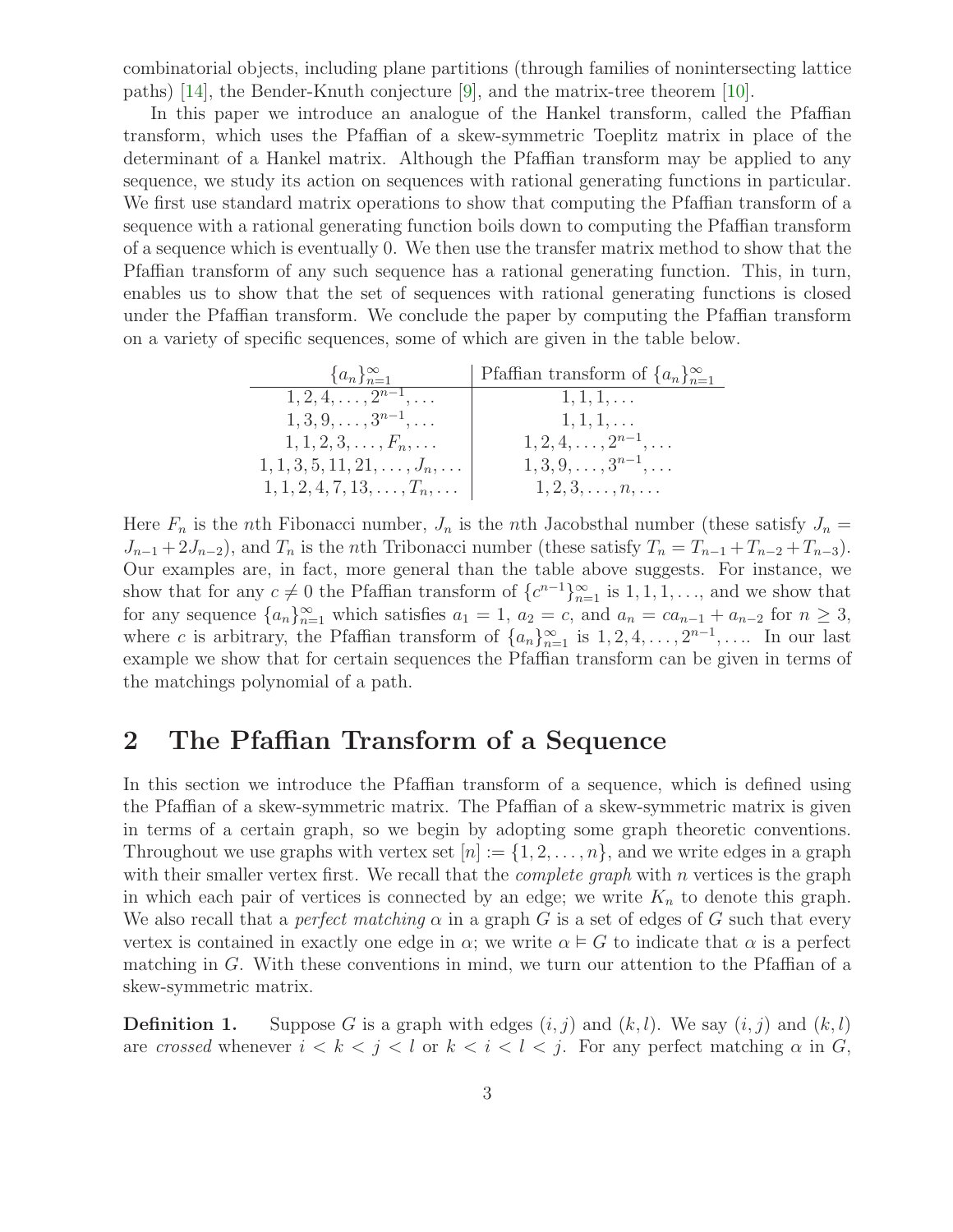we write  $cr(\alpha)$  to denote the *crossing number* of  $\alpha$ , which is the number of pairs of crossed edges in  $\alpha$ .

<span id="page-3-2"></span>The Pfaffian of an  $n \times n$  skew-symmetric matrix is a sum over perfect matchings in  $K_n$ . When n is odd no such perfect matchings exist, so we define the Pfaffian only when  $n$  is even.

**Definition 2.** Suppose S is a  $2n \times 2n$  skew-symmetric matrix. For any perfect matching  $\alpha \models K_{2n}$ , we write wt( $\alpha$ ) to denote the *weight of*  $\alpha$ , which is defined by

$$
\mathrm{wt}(\alpha) = (-1)^{\mathrm{cr}(\alpha)} \prod_{(i,j)\in\alpha} S_{i,j}.
$$

We also write  $Pf(S)$  to denote the *Pfaffian of S*, which is defined by

<span id="page-3-0"></span>
$$
Pf(S) = \sum_{\alpha \in K_{2n}} \text{wt}(\alpha). \tag{1}
$$

The Pfaffian is closely related to the determinant, and in particular one can show that if we replace  $K_{2n}$  with the complete bipartite graph with parts  $\{1, 2, \ldots, 2n\}$  and  $\{1, 2, \ldots, 2n\}$ in [\(1\)](#page-3-0) then we obtain  $\det(S)$  instead of Pf(S). In view of this, it's not surprising that the Pfaffian behaves well with respect to certain products of matrices, as we show next.

<span id="page-3-5"></span>**Proposition 3.** Suppose S is a  $2n \times 2n$  skew-symmetric matrix and P is an arbitrary  $2n \times 2n$ matrix. Then  $PSP<sup>t</sup>$  is skew-symmetric and

<span id="page-3-4"></span><span id="page-3-3"></span><span id="page-3-1"></span>
$$
Pf(PSPt) = det(P) Pf(S).
$$
\n(2)

*Proof.* First note that  $(PSP<sup>t</sup>)<sup>t</sup> = PS<sup>t</sup>P<sup>t</sup> = -PSP<sup>t</sup>$ , so  $PSP<sup>t</sup>$  is skew-symmetric.

To prove [\(2\)](#page-3-1), first observe that by Definition [2](#page-3-2) we have

$$
Pf(PSPt) = \sum_{\alpha \in K_{2n}} (-1)^{cr(\alpha)} \prod_{(i,j) \in \alpha} \sum_{k=1}^{2n} \sum_{m=1}^{2n} P_{i,k} S_{k,m} P_{j,m}.
$$
 (3)

Now note that for each  $\alpha \models K_{2n}$ , the associated term in [\(3\)](#page-3-3) is a product of n entries of S and exactly one entry from each row of P. Therefore we have

$$
\prod_{(i,j)\in\alpha}\sum_{k=1}^{2n}\sum_{m=1}^{2n}P_{i,k}S_{k,m}P_{j,m}=\sum_{\pi}\prod_{r=1}^{n}P_{r,\pi(r)}\prod_{(i,j)\in\alpha}S_{\pi(i),\pi(j)},\tag{4}
$$

where the sum on the right is over all functions from [2n] to [2n]. If  $\pi$  is such a function and there exists an edge  $(i, j) \in \alpha$  with  $\pi(i) = \pi(j)$  then its associated term is zero, since S is skew-symmetric. More generally, we claim that if  $\pi$  is not injective, then its associated term cancels from this sum. To prove this, we construct a sign-reversing involution on such terms.

Fix a function  $\pi$  from [2n] to [2n] which is not injective, but for which each edge  $(i, j) \in \alpha$ has  $\pi(i) \neq \pi(j)$ . Let a denote the smallest number which is repeated in the image of  $\pi$ . Now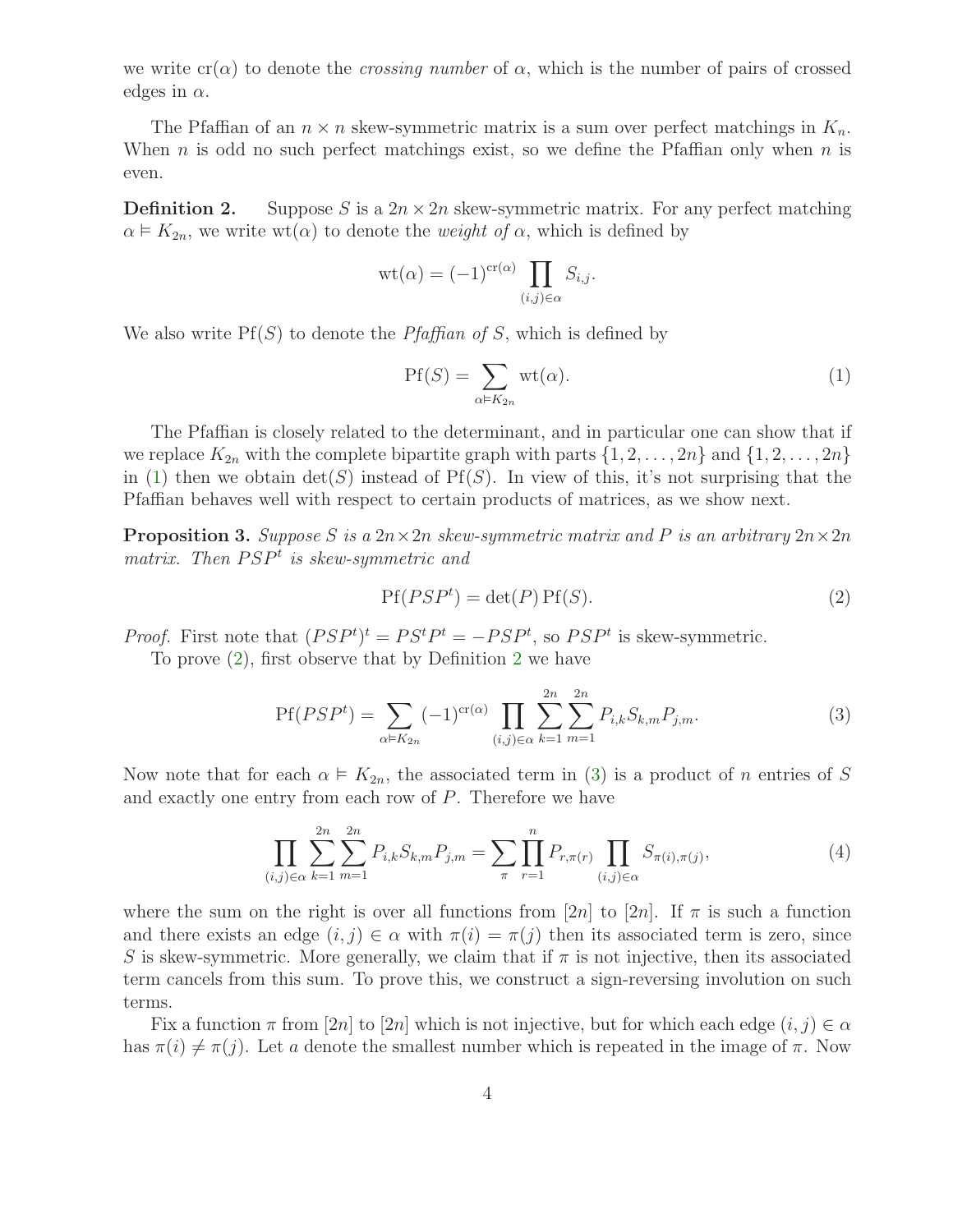let i denote the smallest number in [2n] which maps to a under  $\pi$  or which is matched with such a number via an edge in  $\alpha$ , and let  $(i, j)$  denote the edge in  $\alpha$  which contains i. Define  $\pi'$  to be the function from [2n] to [2n] given by

$$
\pi'(k) = \begin{cases} \pi(i), & \text{if } k = j; \\ \pi(j), & \text{if } k = i; \\ \pi(k), & \text{otherwise.} \end{cases}
$$

By construction the map  $\pi \mapsto \pi'$  is an involution, and since S is skew-symmetric, the terms associated with  $\pi$  and  $\pi'$  are negatives of one another, and thus cancel. This completes the proof of the claim. This allows us to take the sum on the right side of [\(4\)](#page-3-4) to be over  $S_{2n}$ , the set of permutations of  $[2n]$ .

To complete the proof of the Proposition, note that switching two numbers  $r$  and  $s$  in [2n] reverses the sign of  $(-1)^{cr(\alpha)} \prod S_{i,j}$ , by reversing the sign of  $S_{i,j}$  if r and s share an  $(i,j) \in \alpha$ 

edge in  $\alpha$  and by changing cr( $\alpha$ ) by one if they don't. Therefore

$$
Pf(PSPt) = \sum_{\alpha} (-1)^{cr(\alpha)} \left( \sum_{\pi \in S_{2n}} (-1)^{inv(\pi)} \prod_{r=1}^{2n} P_{r,\pi(r)} \right) \prod_{(i,j) \in \alpha} S_{i,j}
$$
  
= det(P) Pf(S),

as desired.

As we show next, Proposition [3](#page-3-5) allows us to perform row and column operations on a skew symmetric matrix without changing its Pfaffian, as long as we perform the same operations on the columns as on the rows.

 $\Box$ 

<span id="page-4-0"></span>**Corollary 4.** Let S be a  $2n \times 2n$  skew-symmetric matrix and let c be a constant. If T is the matrix obtained from S by adding c times row s to row r and c times column s to column  $r$ , where  $0 \leq r < s \leq 2n$ , then  $Pf(T) = Pf(S)$ .

*Proof.* Consider the row and column operations in terms of matrix multiplication. The row operation is equivalent to multiplying S by a matrix B on the left, where  $B_{rs} = c$ , B has ones on the main diagonal, and zeros everywhere else. Similarly, the column operation is equivalent to multiplying S by  $B<sup>t</sup>$  on the right. Thus  $T = BSB<sup>t</sup>$ . Since B is an uppertriangular matrix, it is easy to see that  $\det(B) = 1$ . Therefore by Proposition [3](#page-3-5) we see that  $Pf(T) = Pf(S)$ , as desired.  $\Box$ 

As Corollary [4](#page-4-0) suggests, in practice one can compute the Pfaffian of a given skewsymmetric matrix using Gaussian elimination, much as one can compute a determinant. Although we do not use it here, there is also a Pfaffian analogue of the standard Laplace expansion of a determinant [\[8\]](#page-18-14).

<span id="page-4-1"></span>We are now ready to define the Pfaffian transform.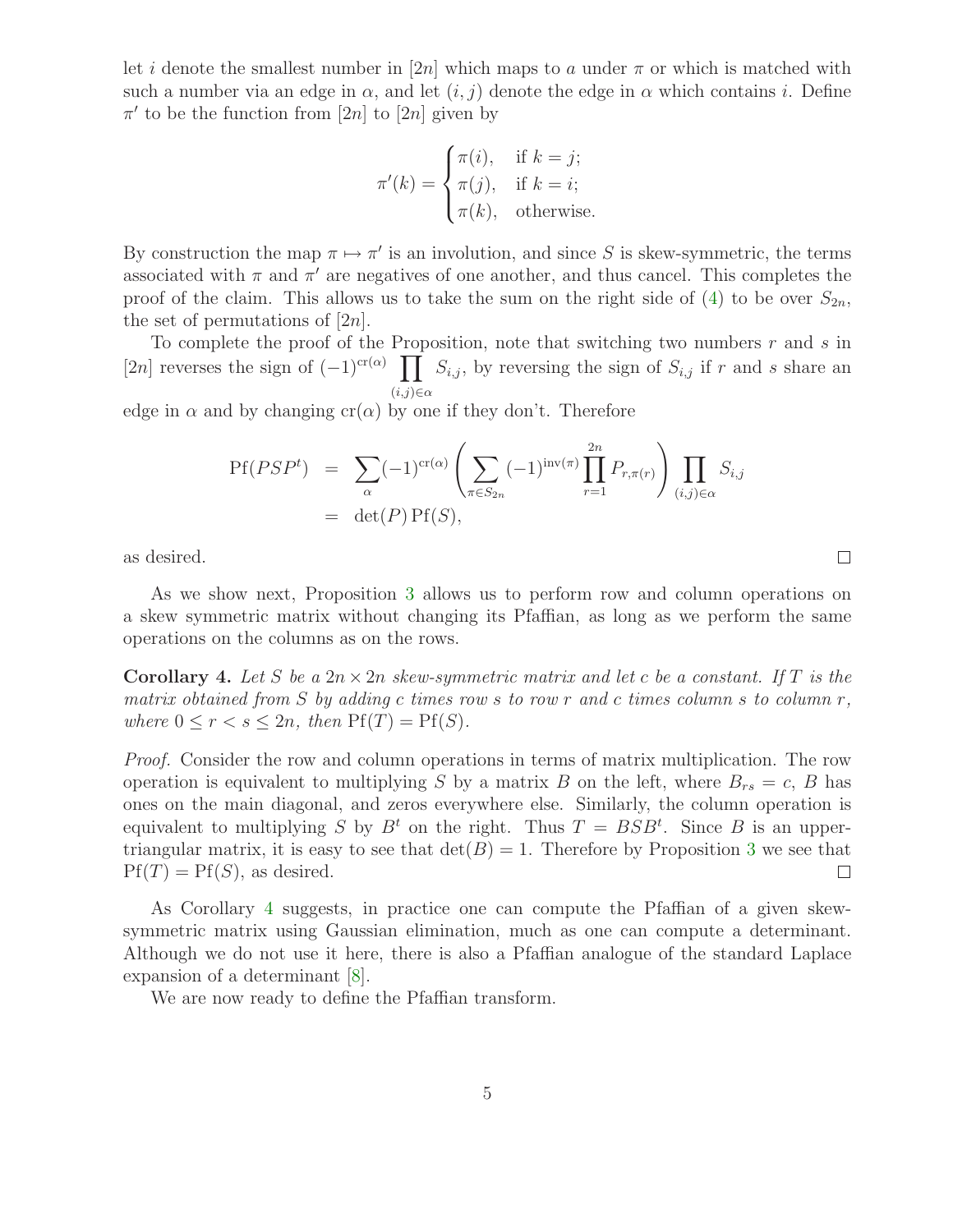**Definition 5.** For any sequence  $\{a_n\}_{n=1}^{\infty}$  and any  $k \geq 1$ , let  $S_k$  be the  $2k \times 2k$  skewsymmetric matrix given by

<span id="page-5-0"></span>
$$
S_k = \begin{pmatrix} 0 & a_1 & a_2 & a_3 & \cdots & a_{2k-1} \\ -a_1 & 0 & a_1 & a_2 & \cdots & a_{2k-2} \\ -a_2 & -a_1 & 0 & a_1 & \cdots & a_{2k-3} \\ -a_3 & -a_2 & -a_1 & 0 & \cdots & a_{2k-4} \\ \vdots & \vdots & \vdots & \vdots & \ddots & \vdots \\ -a_{2k-1} & -a_{2k-2} & -a_{2k-3} & -a_{2k-4} & \cdots & 0 \end{pmatrix}.
$$
 (5)

The Pfaffian transform of  $\{a_n\}_{n=1}^{\infty}$  is  $Pf(\{a_n\}) = \{Pf(S_k)\}_{k=1}^{\infty}$ . In order to facilitate discussion of individual elements of the output we also abbreviate  $\tilde{a}_k = Pf(S_k)$ . Thus we have  $Pf(\{a_n\}) = \{\tilde{a}_n\}.$ 

Note that we use the notation Pf() for both the Pfaffian of a matrix and the Pfaffian transform of a sequence. This is not ambiguous so long as we are careful with our parentheses, but as an additional aid to clarity we generally use uppercase letters for matrices and lowercase letters for scalars.

<span id="page-5-2"></span>We conclude this section by showing that the Pfaffian transform behaves well under scaling by a constant.

**Proposition 6.** For any sequence  $\{a_n\}_{n=1}^{\infty}$  and any constant c, we have  $\tilde{ca}_k = c^k \tilde{a}_k$  for all  $k \geq 1$ .

*Proof.* Let  $S'_k$  denote the matrix obtained by replacing  $a_i$  with  $ca_i$  for  $1 \le i \le 2k - 1$  in [\(5\)](#page-5-0). If  $\overline{\sqrt{c}}$  is any square root of c then  $S'_k = (\sqrt{c}I)S_k(\sqrt{c}I)^t$ , where I is the  $2k \times 2k$  identity. By Proposition [3](#page-3-5) we have  $Pf(S'_k) = det(\sqrt{c}I) Pf(S_k)$ , and the result follows.

### 3 Reducing Long Sequences to Short Sequences

For the rest of this paper we study the action of the Pfaffian transform on sequences with rational generating functions, which are exactly those sequences which (eventually) satisfy a linear homogeneous recurrence relation with constant coefficients. In this section we describe an algorithm that reduces such an input sequence to a sequence which is eventually zero, without changing the image under the Pfaffian transform. We begin with some terminology.

**Definition 7.** We say an  $n \times n$  matrix S is banded whenever there exists m with  $m < n$ such that  $S_{ij} = 0$  whenever  $|i - j| > m$ .

<span id="page-5-1"></span>The diagonal matrices are the banded matrices with  $m = 1$ , while banded matrices with  $m = 2$  are often called tri-diagonal matrices.

**Definition 8.** Fix integers  $k, n, N \ge 1$  and a sequence  $\{a_m\}_{m=1}^{\infty}$ , and suppose there are constants  $\beta_1, \ldots, \beta_N$  for which

$$
a_m = \sum_{i=1}^N \beta_i a_{m-i} \qquad (m \ge N+k).
$$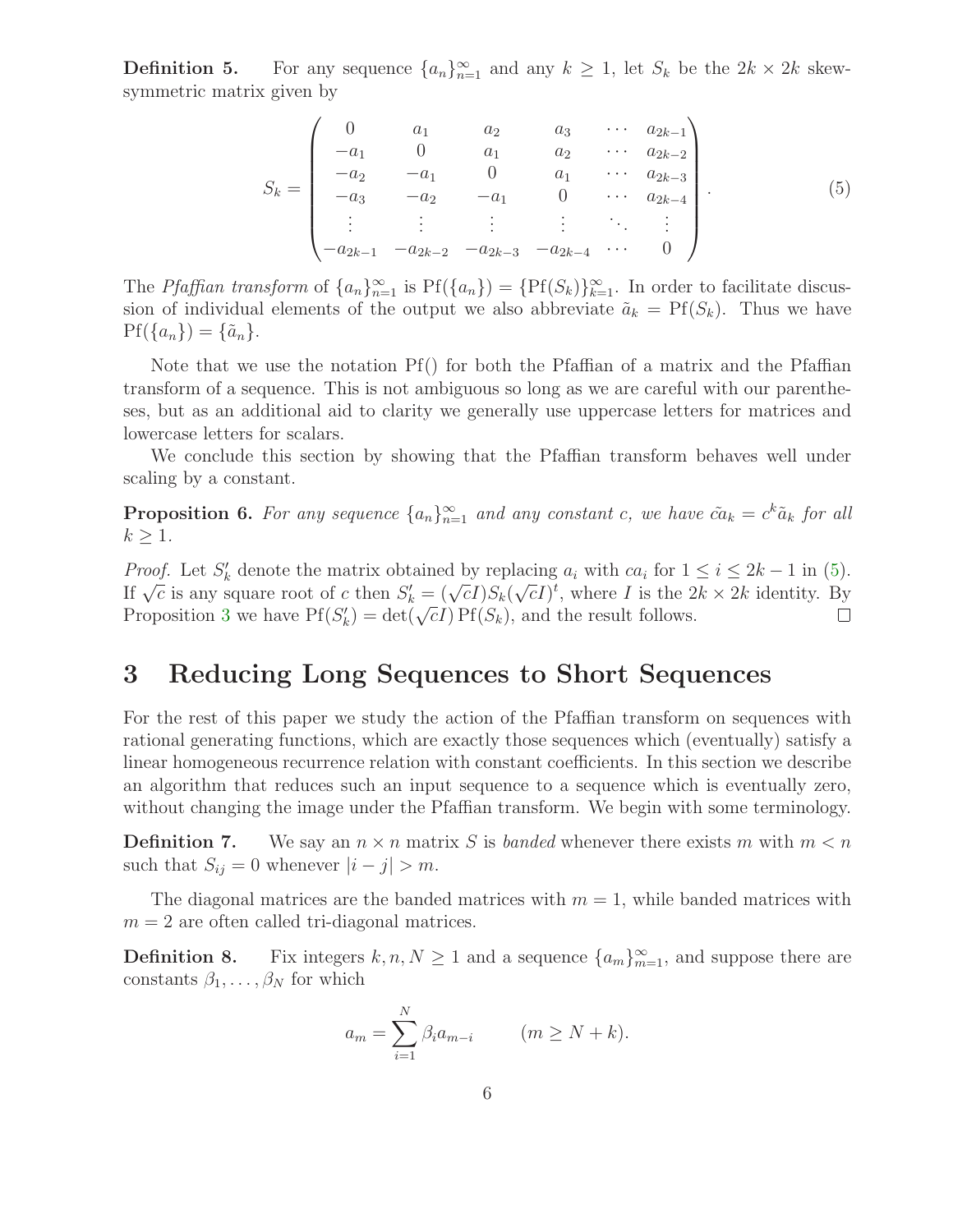Let S denote the  $n \times n$  skew-symmetric matrix for which  $S_{i,j} = a_{j-i}$  whenever  $j > i$ . We write  $\text{red}(S)$  to denote the  $n \times n$  matrix obtained by performing the following operations on the entries of S.

- 1. For each  $i$  from 1 to  $n$ , do the following. For each  $j$  from 1 to  $n$ , replace the current entry  $S_{i,j}$  with  $S_{i,j} - \sum$ N  $m=1$  $\beta_m S_{i+m,j}$ .
- 2. For each  $j$  from 1 to  $n$ , do the following. For each  $i$  from 1 to  $n$ , replace the current entry  $S_{i,j}$  with  $S_{i,j} - \sum$ N  $m=1$  $\beta_m S_{i,j+m}$ .

Note that step 1 in this definition amounts to subtracting, from each row of the current matrix  $S$ , a sum of all subsequent rows, in which the terms are weighted by the coefficients in the given recurrence relation. Similarly, step 2 amounts to subtracting, from each column of the current matrix  $S$ , a sum of all subsequent columns, in which the terms are again weighted by the coefficients in the given recurrence relation. As we show next, these operations simplify the matrix considerably without changing its Pfaffian.

<span id="page-6-1"></span>**Proposition 9.** Fix  $k, n, N \geq 1$  and suppose  $\{a_m\}_{m=1}^{\infty}$  satisfies

<span id="page-6-0"></span>
$$
a_m = \sum_{i=1}^{N} \beta_i a_{m-i} \qquad (m \ge N + k). \tag{6}
$$

Let S denote the  $n \times n$  skew-symmetric matrix for which  $S_{i,j} = a_{j-i}$  whenever  $j > i$ . Then the following hold.

- (i) The matrix  $\text{red}(S)$  is a banded skew-symmetric matrix with at most  $N + k$  nonzero bands.
- (ii) The entries in each band of red(S) are constant, except possibly in an  $N \times N$  submatrix in the bottom-right corner.
- (iii)  $Pf(\text{red}(S)) = Pf(S)$ .

*Proof.* First observe that the operations used to obtain  $red(S)$  are symmetric row and col-umn operations of the type described in Corollary [4,](#page-4-0) so  $red(S)$  is skew-symmetric and  $Pf(\text{red}(S)) = Pf(S).$ 

To show that  $red(S)$  is banded with nearly constant bands, first consider the entries of  $red(S)$  above its main diagonal. For convenience, let B denote the matrix obtained from step 1 of Definition [8.](#page-5-1) If  $j - i \ge N + k$  then

$$
B_{i,j} = S_{i,j} - \sum_{m=1}^{N} \beta_m S_{i+m,j}
$$
  
=  $a_{j-i} - \sum_{m=1}^{N} \beta_m a_{j-i-m}$   
= 0,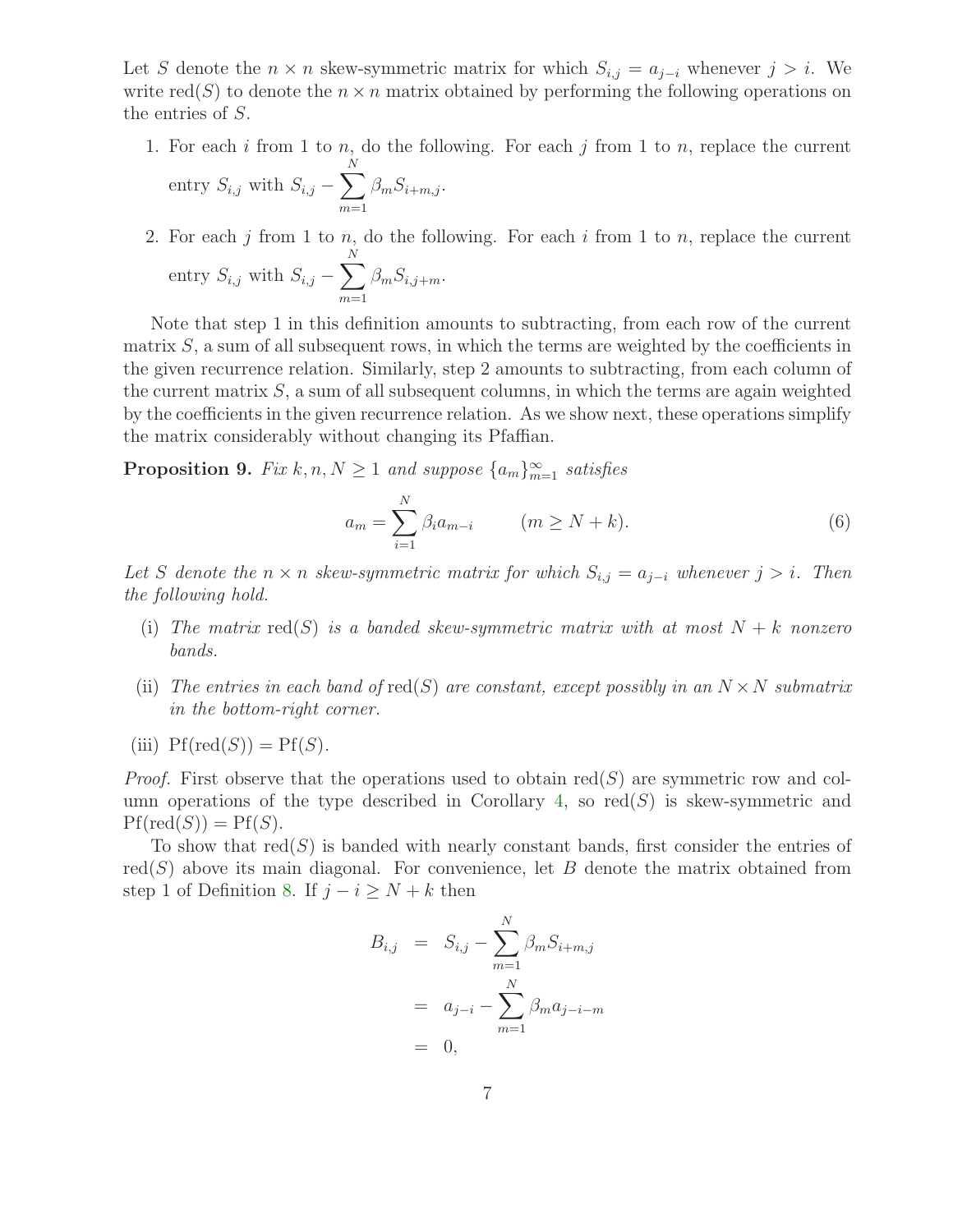where the last step follows from  $(6)$ . When we apply step 2 of Definition [8](#page-5-1) to the *ij*th entry of B we obtain  $B_{i,j} - \sum_{m=1}^{N} \beta_m B_{i,j+m}$ . But  $j - i \ge N + k$  so  $j + m - i \ge N + k$ ; therefore each term in this sum is  $\overline{0}$ . It follows that the entries above the main diagonal of red(S) are banded. But  $red(S)$  is skew-symmetric, so  $red(S)$  is banded with at most  $N + k$  nonzero bands.

Now observe that the algorithm which produces  $red(S)$  performs the same operations on all entries in a given band except for those entries that are N rows away from the last row or N columns away from the last column. Therefore the bands are constant, with the possible exception of a submatrix in the bottom-right corner of size at most  $N \times N$ .  $\Box$ 

We conclude this section by describing how one can generalize Proposition [9](#page-6-1) to a wider class of skew-symmetric matrices.

**Definition 10.** Fix complex numbers  $\nu$ ,  $\lambda$ , and  $\beta_1, \ldots, \beta_N$ . We say a  $2n \times 2n$  skewsymmetric matrix S is a  $\nu$ ,  $\lambda$ -Pascal matrix with coefficients  $\beta_1, \ldots, \beta_N$  whenever the following hold.

- 1.  $S_{2n-1,2n} = 1$  and for all  $j, 1 \le j \le 2n-2$ , we have  $S_{j,2n} = \sum_{i=1}^{N} \beta_i S_{j+i,2n}$ . Here we set  $S_{i,j} = 0$  if  $i > 2n$ .
- 2. For all  $i, j, 1 \le i, j \le 2n 1$ , we have  $S_{i,j} = \lambda S_{i+1,j+1} + \nu (S_{i+1,j} + S_{i,j+1}).$

As we describe next, we can use an analogue of red to turn a  $\nu$ ,  $\lambda$ -Pascal matrix S into a banded skew-symmetric matrix with nearly constant bands.

**Definition 11.** Fix complex numbers  $\nu$ ,  $\lambda$ , and  $\beta_1, \ldots, \beta_N$  and suppose S is a  $\nu$ ,  $\lambda$ -Pascal matrix with coefficients  $\beta_1, \ldots, \beta_N$ . We write Pred(S) to denote the matrix obtained from S as follows.

- 1. Replace S with red $(S)$ .
- 2. For each k from  $N + 1$  to  $2n 1$ , replace the current matrix S with a new matrix S, as follows.
	- (a) For each i from 1 to  $2n k$ , do the following. For each j from 1 to  $2n$ , replace  $S_{i,j}$  with  $S_{i,j} - \nu S_{i+1,j}$ .
	- (b) For each j from 1 to  $2n k$ , do the following. For each i from 1 to  $2n$ , replace  $S_{i,j}$  with  $S_{i,j} - \nu S_{i,j+1}$ .
- 3. For all  $i, j, 1 \leq i, j \leq 2n-2$ , replace the current entry  $S_{i,j}$  with  $\omega^{\frac{3+i+j}{2}-2n}S_{i,j}$ , where  $\omega = \lambda + \nu^2$ .

If S is a  $\nu$ ,  $\lambda$ -Pascal matrix with coefficients  $\beta_1, \ldots, \beta_N$ , then each step in the computation of Pred(S) can be accomplished by replacing the current matrix S with  $PSP<sup>t</sup>$  for a certain upper-triangular matrix P. In the last step  $\det(P) = \omega^{-(n-1)^2}$ , where  $\omega = \lambda + \nu^2$ , but in all of the other steps  $\det(P) = 1$ . As a result,  $Pf(Pred(S)) = \omega^{-(n-1)^2} Pf(S)$  by Proposition [3.](#page-3-5) In fact, one can also prove the following result concerning the structure of  $Pred(S)$ .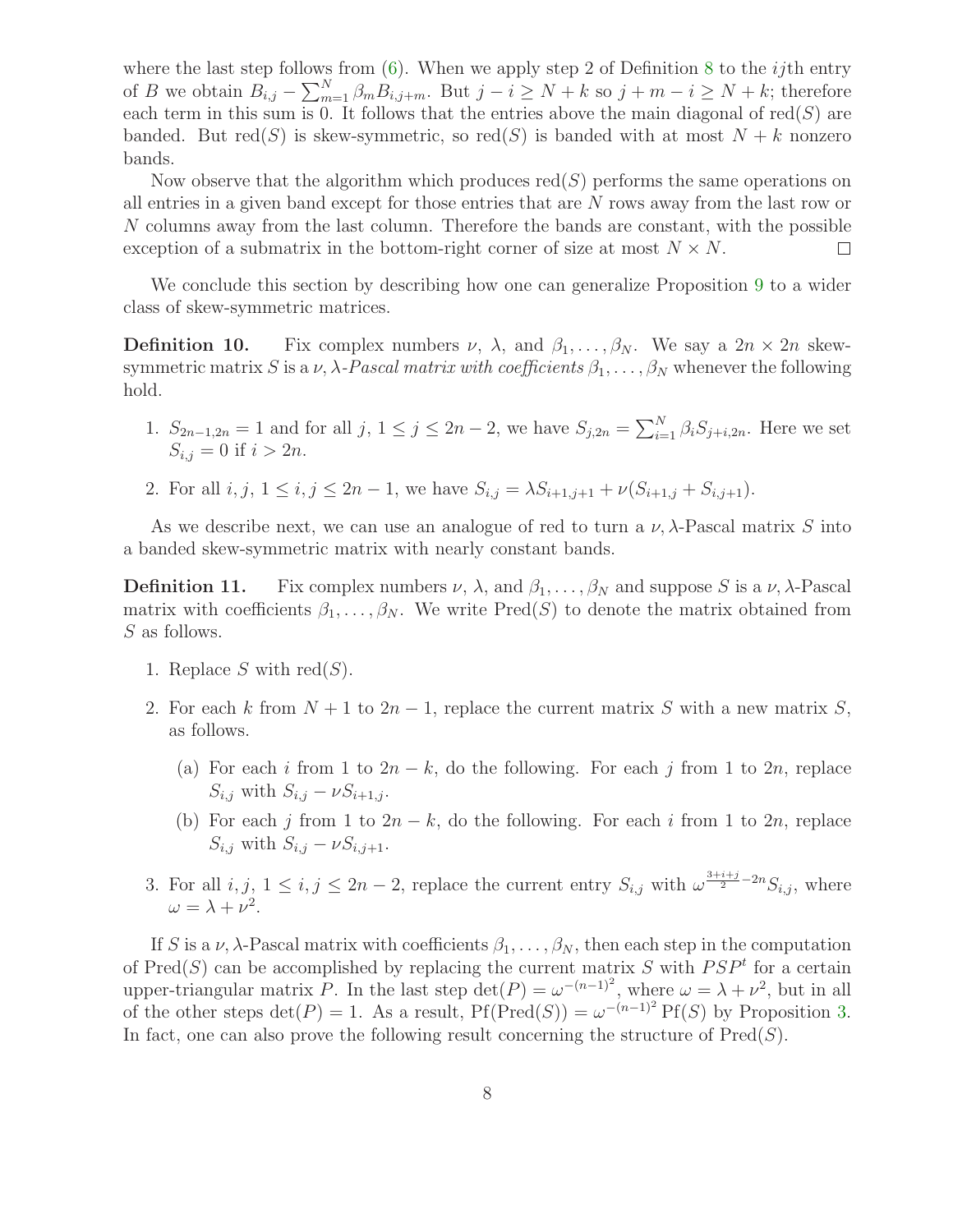**Proposition 12.** Fix complex numbers  $\nu$ ,  $\lambda$ , and  $\beta_1, \ldots, \beta_N$  and suppose S is a  $\nu$ ,  $\lambda$ -Pascal matrix with coefficients  $\beta_1, \ldots, \beta_N$ . Then the following hold.

- (i) The matrix  $\text{Pred}(S)$  is a banded skew-symmetric matrix with at most N nonzero bands.
- (ii) The entries in each band of  $Pred(S)$  are constant, except possibly in an  $N + 2 \times N + 2$ submatrix in the bottom-right corner.
- (iii)  $\text{Pf}(\text{Pred}(S)) = \omega^{-(n-1)^2} \text{Pf}(S)$ , where  $\omega = \lambda + \nu^2$ .

#### 4 A Recurrence for the Pfaffian of a Short Sequence

Proposition [9](#page-6-1) suggests that if  $\{a_n\}_{n=1}^{\infty}$  satisfies an  $N+1$ -term homogeneous linear recurrence relation with constant coefficients then  $Pf(\{a_n\})$  is closely related to the Pfaffian transform of a certain sequence of the form  $x_1, x_2, \ldots, x_N, 0, 0, \ldots$  With this in mind, we next study the effect of the Pfaffian transform on such a sequence. To do this, we return to the graphtheoretic definition of the Pfaffian, which leads us to consider a particular family of graphs that arise when we construct perfect matchings in  $K_{2n}$  recursively.

Consider a sequence  $\{a_n\}_{n=1}^{\infty}$ . Combining Definitions [2](#page-3-2) and [5,](#page-4-1) we see that

<span id="page-8-2"></span>
$$
\tilde{a}_n = \sum_{\alpha \in K_{2n}} \text{wt}(\alpha) = \sum_{\alpha} (-1)^{\text{cr}(\alpha)} \prod_{(i,j) \in \alpha} a_{j-i}.
$$
 (7)

Now note that if there is an integer r for which  $a_n = 0$  if  $n > r$ , then any perfect matching  $\alpha \models K_{2n}$  which includes an edge  $(i, j)$  for which  $j - i > r$  will have wt $(\alpha) = 0$ . Thus when computing  $\tilde{a}_n$  we need only consider perfect matchings that do not contain any such "long" edges. With this in mind, we introduce a graph which includes only "short" edges.

<span id="page-8-0"></span>**Definition 13.** Suppose r and n are positive integers and  $x_1, \ldots, x_r$  are indeterminates. Then the r-claw on n vertices is the weighted graph  $C_n^r$  in which vertices i and j are connected with an edge exactly when  $|j - i| \leq r$ . If  $0 < j - i \leq r$  then the weight wt $(i, j)$  of the edge between i and j is  $x_{i-i}$ 

Suppose  $\{a_n\}_{n=1}^{\infty}$  is a sequence for which  $a_n = 0$  if  $n > r$ . In view of the comments preceding Definition [13,](#page-8-0) we have

<span id="page-8-3"></span><span id="page-8-1"></span>
$$
\tilde{a}_n = \sum_{\alpha \in C_{2n}^r} (-1)^{\operatorname{cr}(\alpha)} \prod_{(i,j) \in \alpha} \operatorname{wt}(i,j). \tag{8}
$$

Each perfect matching in  $C_{2n}^r$  contains an edge  $(1, 1 + k)$  for some  $k, 1 \leq k \leq r$ , and when we group perfect matchings in  $C_{2n}^r$  according to the value of k, equation [\(8\)](#page-8-1) becomes

$$
\tilde{a}_n = \sum_{k=1}^r a_k \left( \sum_{\alpha' \in G_k} (-1)^{\operatorname{cr}(\alpha' \cup (1,k+1))} \prod_{(i,j) \in \alpha'} a_{j-i} \right).
$$
\n(9)

Here  $G_k$  is the graph constructed from  $C_{2n}^r$  by removing the vertices 1 and  $k+1$ , along with all of their incident edges. We can repeat this process on the inner sums, obtaining yet more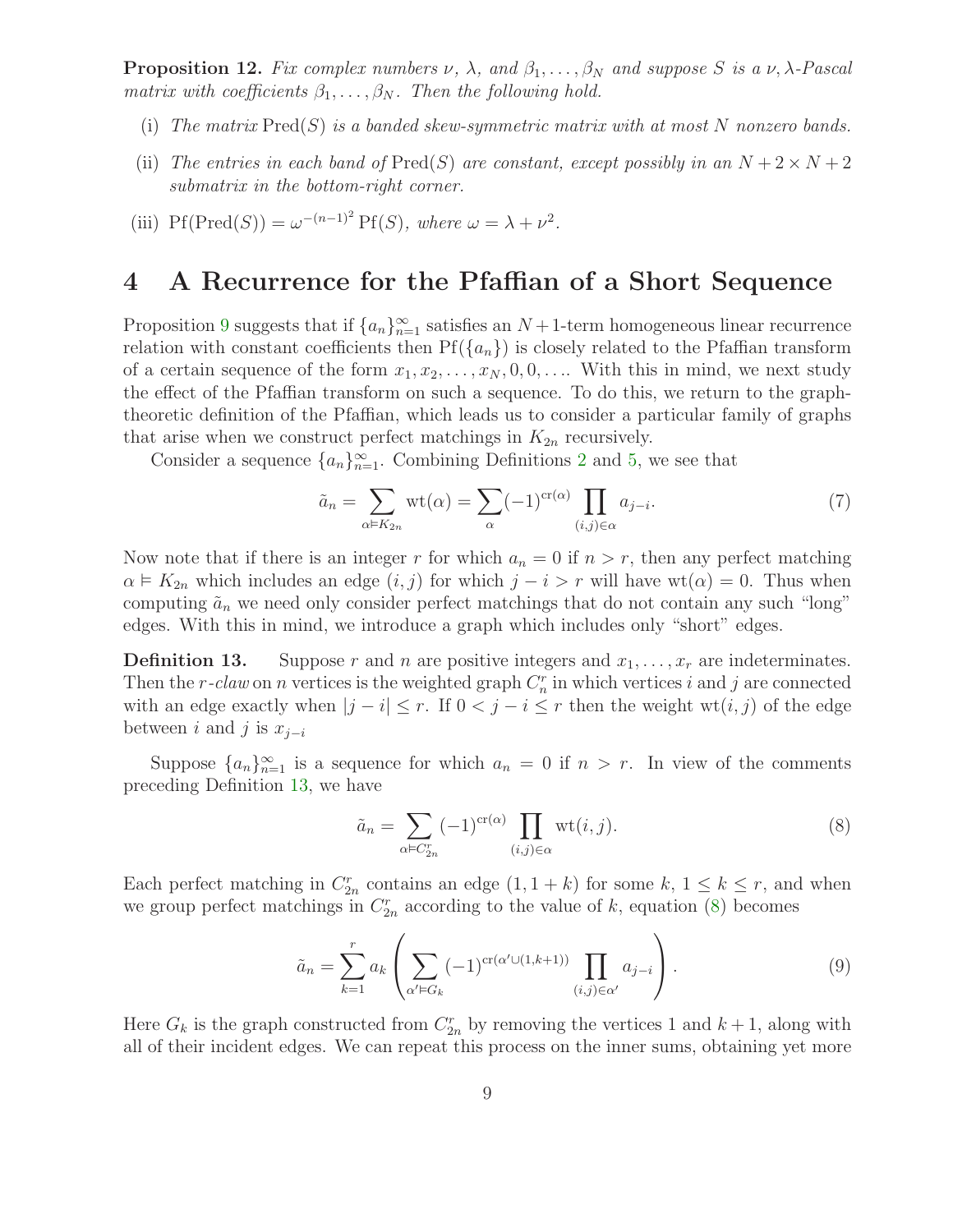sums over perfect matchings in graphs obtained by removing various vertices and edges from  $C_{2n}^{r}$ . The form of these summands suggests we should generalize [\(8\)](#page-8-1) to graphs obtained from the claw graph by removing certain edges and vertices.

To characterize the graphs we wish to consider, suppose we start with the r-claw and remove the edges  $(1, v_1), (2, v_2), (3, v_3), \ldots, (b, v_b)$ , the vertices  $1, v_1, 2, v_2, \ldots, b, v_b$ , and all of the edges incident with these vertices. Note that the smallest vertex which might remain after this process is  $b + 1$ . Since vertices in an edge differ by at most r, the largest vertex which could be removed is  $b + r$ . The order in which  $1, v_1, 2, v_2, \ldots, b, v_b$  and their incident edges are removed does not affect the structure of the resulting graph, so the final graph is determined by which of the vertices  $b + 1, b + 2, \ldots, b + r$  remain. We introduce notation for these graphs in the next two definitions.

**Definition 14.** Fix an integer  $r \geq 1$ . For any  $s, 0 \leq s \leq 2^r - 1$ , the *sth state* of the r-claw is the unique sequence  $b_0, \ldots, b_r$  of 0s and 1s such that

$$
s = \sum_{i=0}^{r} b_i 2^{r-i}.
$$

Roughly speaking, the sth state records which of the vertices  $1, 2, \ldots, r$  we remove from an r-claw to obtain a certain generalized r-claw.

**Definition 15.** Fix an integer  $r \geq 1$ , let  $x_1, \ldots, x_r$  be indeterminates, and fix an integer s with  $0 \leq s \leq 2^r - 1$ . Let  $b_0, \ldots, b_r$  denote the sth state of the r-claw and let b denote the number of ones among  $b_0, \ldots, b_r$ . Then the *sth state graph of the r-claw on* 2n vertices, which we denote by  $C_{2n}^{r,s}$  $x_2^{r,s}$ , is the graph obtained from the *r*-claw on  $2n+b$  vertices by removing vertex *i* and all of its incident edges whenever  $b_{i-1} = 1$ .

<span id="page-9-3"></span>Note that since we insist that  $0 \leq s \leq 2^{r}-1$ , we always have  $b_0 = 0$ . Therefore we never remove 1 from  $C_{2n+b}^r$  when we construct  $C_{2n}^{r,s}$  $x_{2n}^{r,s}$ . We can now generalize  $(8)$ .

**Definition 16.** Fix  $n \geq 1$ ,  $r \geq 1$ , and s such that  $0 \leq s \leq 2^r - 1$ , and let  $x_1, \ldots, x_r$  be indeterminates. Then we define the *state polynomial*  $f_{2n}^s(x_1, \ldots, x_r)$  by

<span id="page-9-0"></span>
$$
f_{2n}^s(x_1,\ldots,x_r) = \sum_{\alpha \in C_{2n}^{r,s}} (-1)^{\operatorname{cr}(\alpha)} \prod_{(i,j) \in \alpha} x_{j-i}.
$$
 (10)

As we show next, the state polynomials include the Pfaffian transform of any sequence  ${a_n}_{n=1}^{\infty}$  for which  $a_n = 0$  if  $n > r$ .

<span id="page-9-1"></span>**Proposition 17.** Fix  $r \geq 1$  and suppose  $\{a_n\}_{n=1}^{\infty}$  is a sequence for which  $a_n = 0$  when  $n > r$ . Then for all  $n \geq 1$  we have

$$
\tilde{a}_n = f_{2n}^0(a_1, \dots, a_r).
$$
 (11)

*Proof.* Note that  $C_{2n}^{r,0} = C_{2n}^r$ , so the result follows by setting  $x_i = a_i$  for  $1 \le i \le r$  in [\(10\)](#page-9-0) and comparing the result with [\(7\)](#page-8-2).

<span id="page-9-2"></span>In view of [\(11\)](#page-9-1), equation [\(9\)](#page-8-3) expresses  $f_{2n}^0(x_1,\ldots,x_r)$  as a linear combination of the state polynomials  $f_{2n-2}^s(x_1,\ldots,x_r)$  for  $0 \leq s \leq 2^r-1$ . In order to obtain a similar recurrence for  $f_{2n}^s(x_1,\ldots,x_r)$ , we introduce a weight on pairs of states.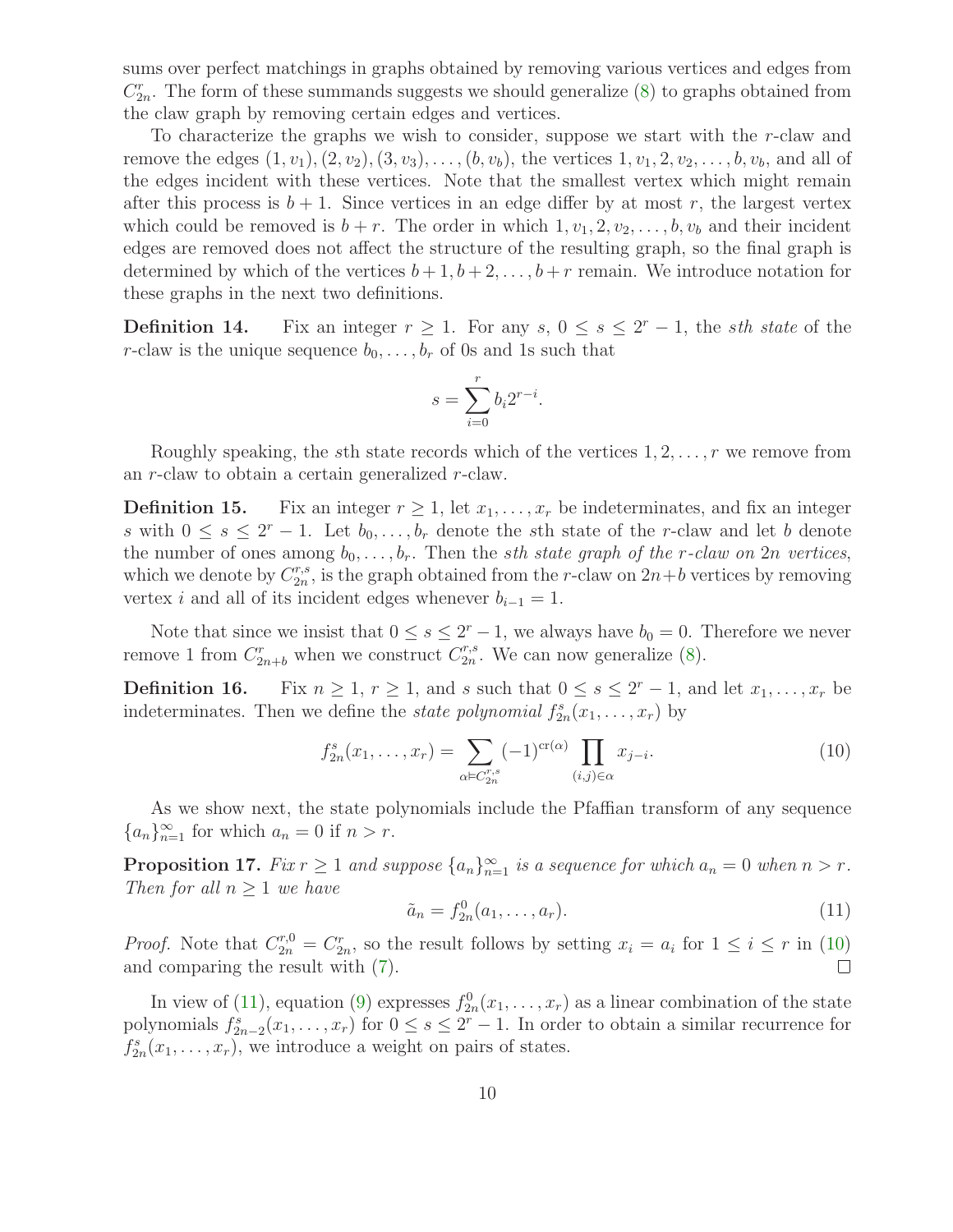**Definition 18.** Fix  $r \geq 1$  and let  $x_1, \ldots, x_r$  be indeterminates. Fix i, j with  $1 \leq i, j \leq r$  $2^r - 1$ , and consider the following modification of the *i*th state  $i_0, \ldots, i_r$ .

- 1. Set  $i_0 = 1$ .
- 2. Choose m such that  $1 \le m \le r$  and  $i_m = 0$ , and set  $i_m = 1$ .
- 3. If the current sequence begins with a 1, remove it and append a 0 to the end of the sequence; repeat this step until the sequence begins with a 0.

If the jth state can be constructed from ith state by this process, then we define the weight wgt $(i, j)$  to be  $(-1)^{c}x_m$ , where c is the number of 0's among the entries  $i_1, \ldots, i_{m-1}$  of the *i*th state. Otherwise we define  $wgt(i, j) = 0$ .

Note that if we obtain the jth state from the ith state by the process described in Definition [18](#page-9-2) with a given m, then we obtain the state graph  $C_{2n}^{r,j}$  $x_{2n-2}^{r,j}$  from the state graph  $C_{2n}^{r,i}$  by removing vertices 1 and  $m+1$ , along with all of their incident edges.

<span id="page-10-4"></span><span id="page-10-2"></span>**Theorem 19.** Fix  $r \geq 1$  and s such that  $0 \leq s \leq 2^r-1$ , and let  $x_1, \ldots, x_r$  be indeterminates. If  $2n \geq r+3$  then

$$
f_{2n}^s(x_1,\ldots,x_r) = \sum_{j=0}^{2^r-1} \text{wgt}(s,j) f_{2n-2}^j(x_1,\ldots,x_r). \tag{12}
$$

<span id="page-10-0"></span>Proof. By [\(10\)](#page-9-0) we have

$$
f_{2n}^s(x_1, \dots, x_r) = \sum_{\alpha \in C_{2n}^{r,s}} (-1)^{\operatorname{cr}(\alpha)} \prod_{(i,j) \in \alpha} x_{j-i}.
$$
 (13)

Each perfect matching in  $C_{2n}^{r,s}$  has an edge of the form  $(1, t + 1)$ , where  $1 \leq t \leq r$ . For each such t, let  $G_t$  denote the graph obtained from  $C_{2n}^{r,s}$  by removing vertices 1 and  $t + 1$ , along with all of their incident edges. Now note that if  $\alpha$  is a perfect matching which includes  $(1, t+1)$ , then the edges in  $\alpha$  which contain a vertex between 1 and  $t+1$  either cross  $(1, t+1)$ or involve two vertices between 1 and  $t + 1$ . Therefore,  $(-1)^{cr(\alpha)} = (-1)^{c_t + cr(G_t)}$ , where  $c_t$ is the number of vertices in  $C_{2n}^{r,s}$  between 1 and  $t+1$ . If  $b_0, \ldots, b_r$  is the sth state then it follows from [\(13\)](#page-10-0) that

<span id="page-10-1"></span>
$$
f_{2n}^s(x_1,\ldots,x_r) = \sum_{\substack{1 \le t \le s \\ b_t=0}} (-1)^{c_t} x_t \sum_{\alpha \in G_t} (-1)^{\operatorname{cr}(G_t)} \prod_{(i,j) \in \alpha} x_{j-i}.
$$
 (14)

We have observed that  $G_t = C_{2n}^{r,j}$  $\sum_{2n-2}^{r,j}$ , where the *j*th state is obtained from the *s*th state by the process described in Definition [18,](#page-9-2) using  $m = t$ , so the result follows from [\(14\)](#page-10-1).  $\Box$ 

<span id="page-10-3"></span>It is rare that we can apply Theorem [19](#page-10-2) directly to the Pfaffian transform of a sequence, since the matrices we encounter usually have a submatrix in their lower-right corner in which the bands parallel to the main diagonal are not constant. To handle these matrices, we will need the following generalization of Definition [16](#page-9-3) and Theorem [19.](#page-10-2)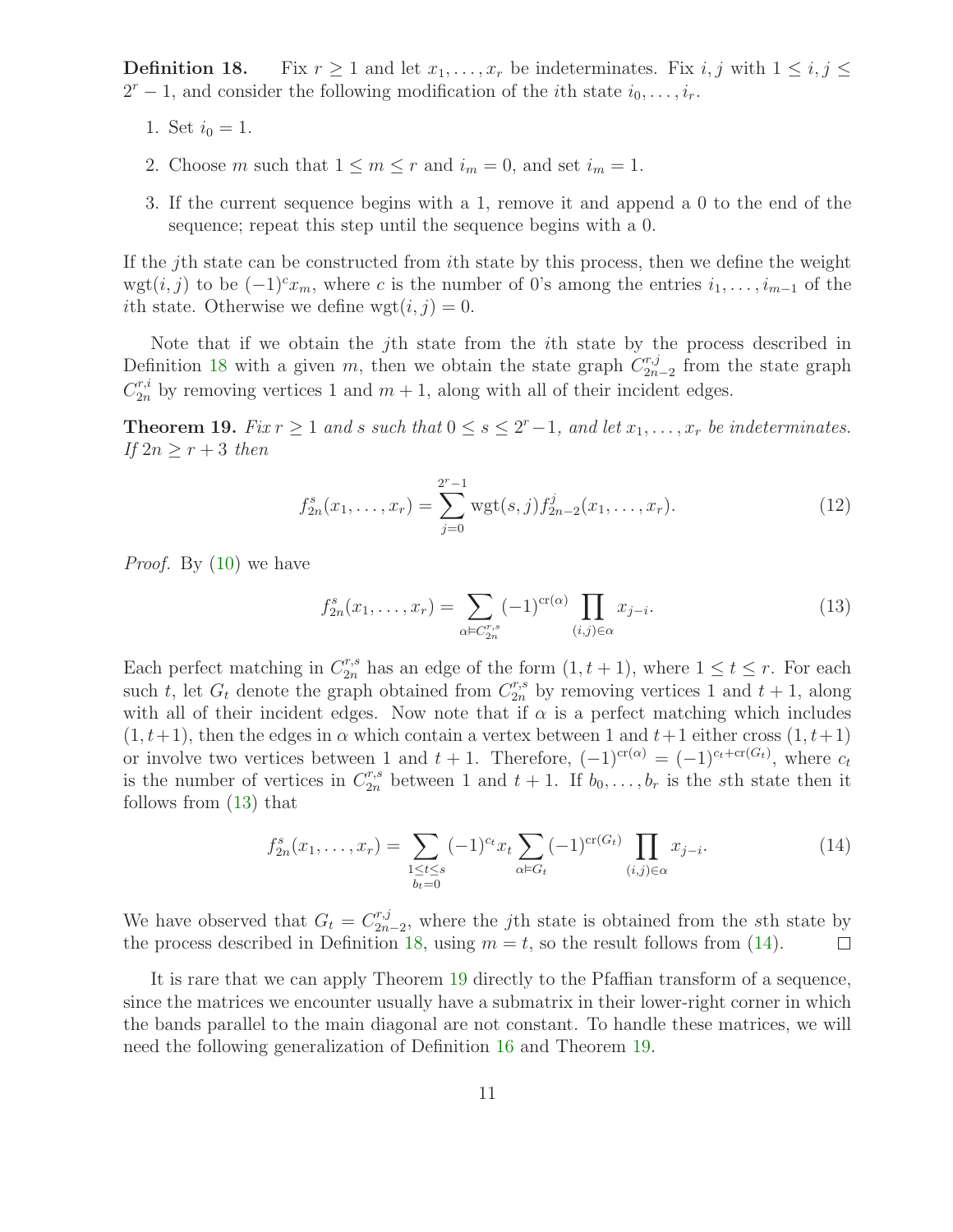**Definition 20.** Fix  $r \geq 1$  and N with  $0 \leq N \leq r+1$ , let  $x_1, \ldots, x_r$  be indeterminates, and let B denote a skew-symmetric  $N \times N$  matrix. For all  $n \geq N$ , let  $T_n$  denote the  $n \times n$ skew-symmetric matrix with the following entries.

- 1. If  $i \leq n N$  and  $1 \leq j i \leq r$  then  $(T_n)_{ij} = x_{j-i}$ .
- 2. If  $i \leq n N$  and  $j i > r$  then  $(T_n)_{ij} = x_{j-i}$ .
- 3. If  $j \ge i > n N$  then  $(T_n)_{ii} = B_{i-n+N,i-n+N}$ .

Then for all s with  $0 \leq s \leq 2^{r} - 1$  we define the generalized state polynomial by

$$
f_{B,2n}^s(x_1,\ldots,x_r) = \sum_{\alpha \in C_{2n}^{r,s}} (-1)^{\operatorname{cr}(\alpha)} \prod_{(i,j) \in \alpha} (T_{2n})_{ij}.
$$

Note that if B is the  $0 \times 0$  empty matrix then  $f_{B,2n}^s(x_1,\ldots,x_r) = f_{2n}^s(x_1,\ldots,x_r)$ .

<span id="page-11-0"></span>**Theorem 21.** Fix  $r \geq 1$ , fix N with  $0 \leq N \leq r+1$ , fix s with  $0 \leq s \leq 2^r-1$ , and let  $x_1, \ldots, x_r$  be indeterminates. Let B denote a skew-symmetric  $N \times N$  matrix. If  $2n \geq N+r+3$ then

$$
f_{B,2n}^s(x_1,\ldots,x_r) = \sum_{j=0}^{2^r-1} \text{wgt}(s,j) f_{B,2n-2}^j(x_1,\ldots,x_r). \tag{15}
$$

 $\Box$ 

Proof. This is similar to the proof of Theorem [19.](#page-10-2)

# 5 The Pfaffian Recurrence Theorem

Fix  $r \geq 1$  and suppose  $\{a_n\}_{n=1}^{\infty}$  is a sequence for which  $a_n = 0$  if  $n > r$ . In this section we interpret [\(15\)](#page-11-0) as a matrix equation, which allows us to apply the transfer matrix method to obtain a rational generating function for  $\tilde{a}_n$ . To do this, we need to construct a directed graph whose vertices are states and in which an edge from state  $i$  to state  $j$  has weight wgt $(i, j)$ . Before introducing this graph, we note that the only states one can obtain from state 0 by the process in Definition [18](#page-9-2) are the even states. Therefore we use only these states in our definition of the state digraph.

<span id="page-11-1"></span>**Definition 22.** For any  $r \geq 1$  the state digraph  $D_r$  is the weighted directed graph on vertices  $0, 1, \ldots, 2^{r-1} - 1$  in which there is a directed edge from i to j with weight wgt $(2i, 2j)$ exactly when wgt $(2i, 2j) \neq 0$ . We write  $A_r$  to denote the weighted adjacency matrix for  $D_r$ , which has  $(A_r)_{ij} = \text{wgt}(2i, 2j)$  for all  $i, j$  with  $0 \le i, j \le 2^{r-1} - 1$ .

We can now rewrite  $(15)$  in terms of  $A_r$ , the adjacency matrix for the state digraph.

<span id="page-11-2"></span>**Proposition 23.** Fix  $r \geq 1$ , fix N with  $0 \leq N \leq r+1$ , let  $x_1, \ldots, x_r$  be indeterminates, and let B denote an  $N \times N$  skew-symmetric matrix. Abbreviating  $f_{B,m}^s = f_{B,m}^s(x_1, \ldots, x_r)$ , for all n with  $2n \ge r+3+N$  we have

<span id="page-11-3"></span>
$$
\begin{pmatrix} f_{B,2n}^0 \\ f_{B,2n}^2 \\ \vdots \\ f_{B,2n}^{2^r-2} \end{pmatrix} = A_r \begin{pmatrix} f_{B,2n-2}^0 \\ f_{B,2n-2}^2 \\ \vdots \\ f_{B,2n-2}^{2^r-2} \end{pmatrix} . \tag{16}
$$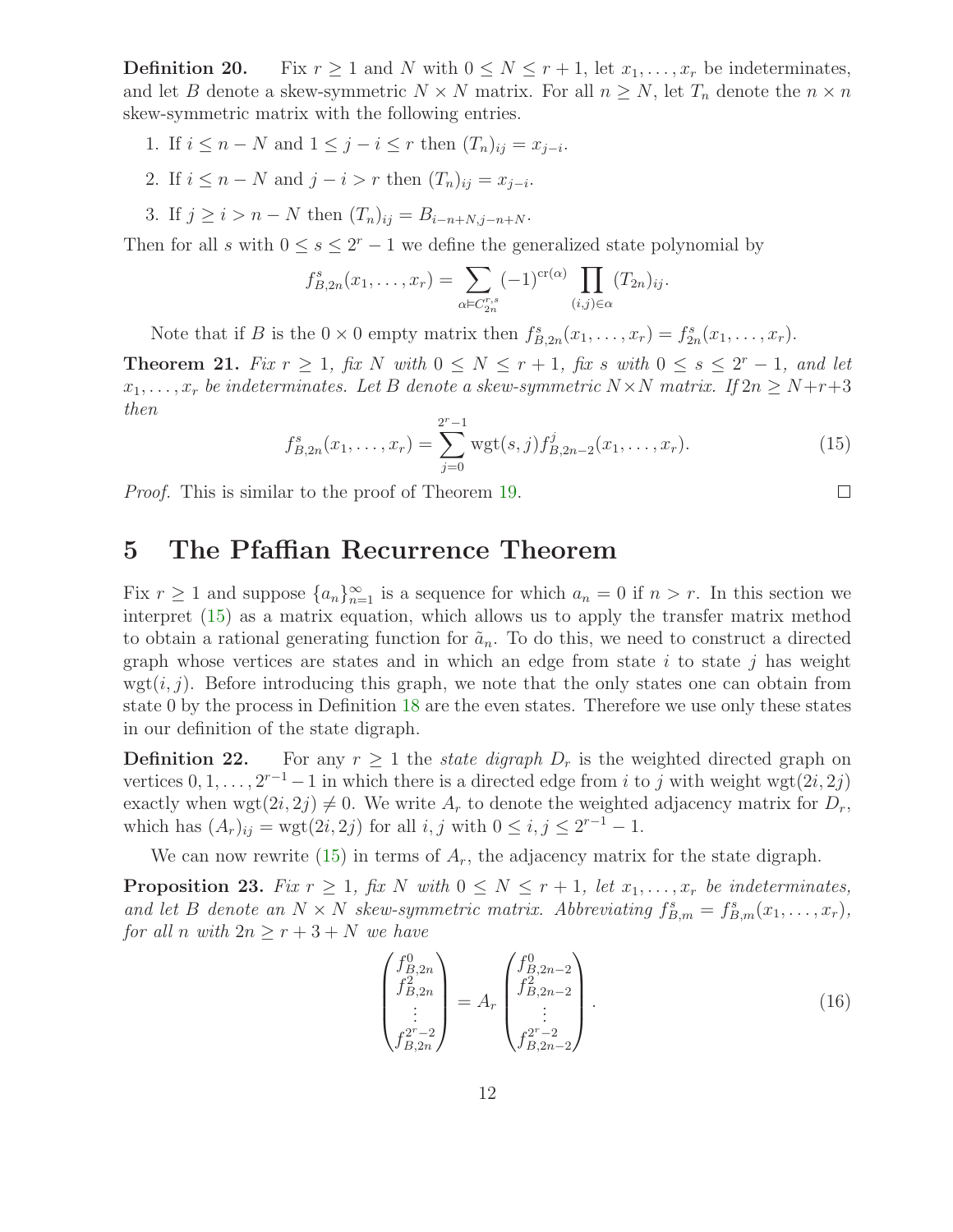*Proof.* Note that if i is even and wgt $(i, j) \neq 0$  then j is also even, by Definition [18.](#page-9-2) Now the result follows from (15) and Definition 22. result follows from [\(15\)](#page-11-0) and Definition [22.](#page-11-1)

We now recall the transfer matrix method, which we paraphrase from [\[13\]](#page-18-4).

<span id="page-12-0"></span>**Proposition 24.** [\[13,](#page-18-4) Theorem 4.7.2] Suppose D is a weighted directed graph with vertices  $1, 2, \ldots, n$  and adjacency matrix A, so that  $A_{ij}$  is the weight of the edge from i to j. Then for all i, j with  $1 \leq i, j \leq n$  we have

$$
\sum_{n\geq 0} (A^n)_{ij} t^n = \frac{(-1)^{i+j} \det(I - tA; j, i)}{\det(I - tA)},
$$
\n(17)

where  $\det(B, j, i)$  is the determinant of the matrix obtained by removing the jth row and ith column of B and I is the  $n \times n$  identity matrix.

Combining Propositions [23](#page-11-2) and [24](#page-12-0) allows us to prove our main result, which says that the set of sequences with rational generating functions is closed under the Pfaffian transform.

**Theorem 25.** Suppose  $\{a_n\}_{n=1}^{\infty}$  has a rational generating function. Then  $Pf(\{a_n\})$  also has a rational generating function.

*Proof.* Since the generating function for  $\{a_n\}_{n=1}^{\infty}$  is rational, there exist integers  $k, N \geq 1$ and numbers  $\beta_1, \ldots, \beta_N$  such that

$$
a_n = \sum_{m=1}^{N} \beta_m a_{n-m} \qquad (n \ge N + k).
$$

By Proposition [9](#page-6-1) and Definition [20](#page-10-3) there exists an  $N \times N$  skew-symmetric matrix B and numbers  $b_1, \ldots, b_{N+k}$  such that

$$
\tilde{a}_n = f_{B,2n}^0(b_1, ..., b_{N+k})
$$
  $(n \ge N+k).$ 

Now it follows from [\(16\)](#page-11-3) that

$$
\tilde{a}_n = \sum_{j=0}^{2^{N+k-1}-1} (A_{N+k}^{n-N-k})_{0j} f_{B,2N+2k}^j(b_1,\ldots,b_{N+k}) \qquad (n \ge N+k),
$$

so we have

$$
\sum_{n=N+k}^{\infty} \tilde{a}_n t^n = t^{N+k} \sum_{j=0}^{2^{N+k-1}-1} f_{B,2N+2k}^j(b_1, \dots, b_{N+k}) \sum_{n=N+k}^{\infty} (A_{N+k}^{n-N-k})_{0j} t^{n-N-k}.
$$

By Proposition  $24$  each term on the right is a rational function of  $t$ , so the generating function  $\sum_{n=1}^{\infty} a_n t^n$  is also a rational function of t.  $\Box$  $n=1$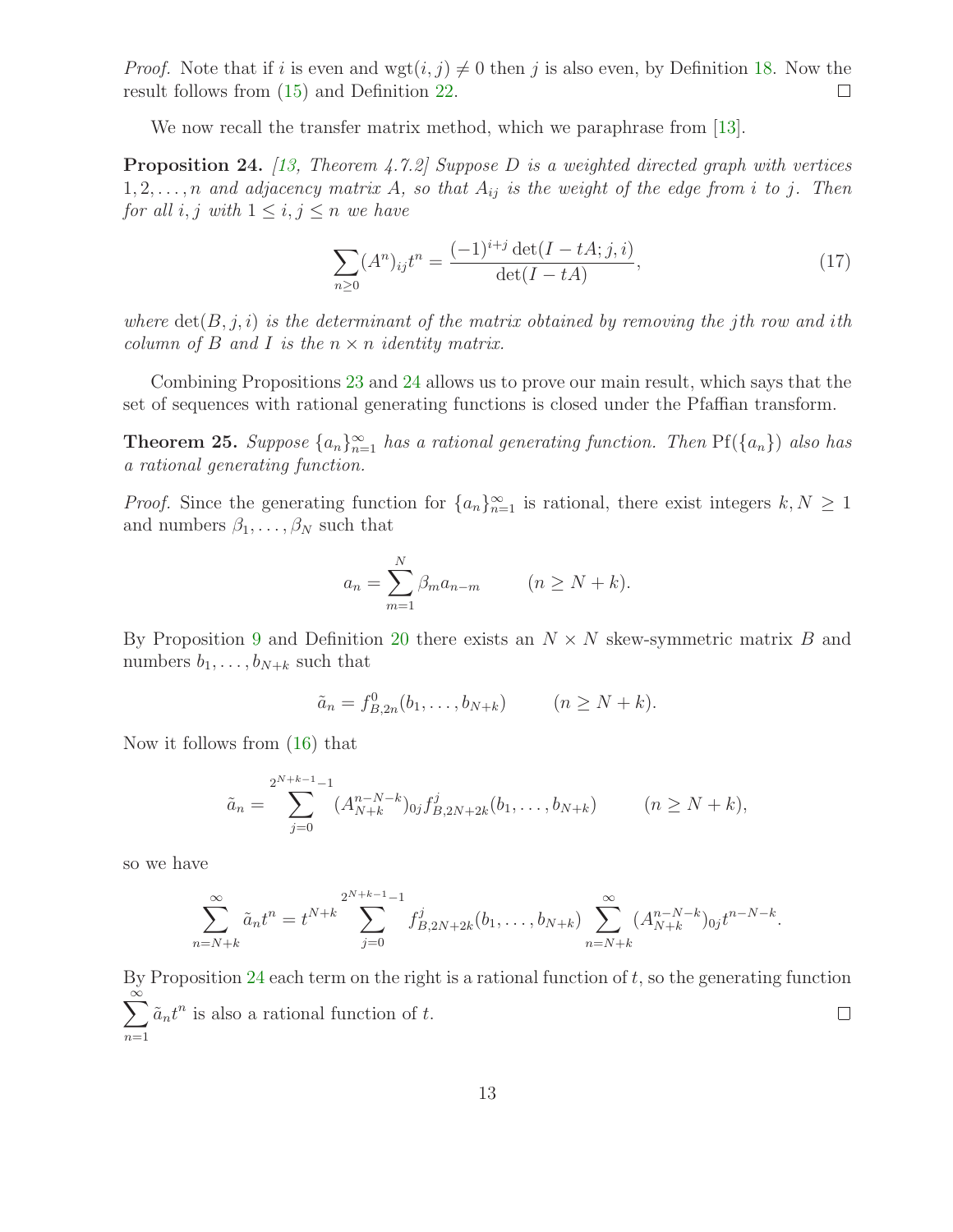# 6 Examples

In this section we apply the techniques we have developed to compute  $Pf(\lbrace a_n \rbrace)$  for a variety of interesting sequences  $\{a_n\}_{n=1}^{\infty}$ . We will find it useful to have weighted adjacency matrices for the digraphs  $D_1$  and  $D_2$ , which are as follows.

<span id="page-13-2"></span>
$$
A_1 = \begin{pmatrix} x_1 \\ x_2 \end{pmatrix} \qquad \qquad A_2 = \begin{pmatrix} x_1 & -x_2 \\ x_2 & 0 \end{pmatrix} \tag{18}
$$

.

<span id="page-13-0"></span>In our first example, we compute the Pfaffian transform of  $\{c^{n-1}\}_{n=1}^{\infty}$ , where c is a constant.

**Example 26.** Suppose c is a constant and  $a_n = c^{n-1}$  for all  $n \ge 1$ . Then we routinely find that for all  $k \geq 1$ ,

$$
\text{red}(S_k) = \begin{pmatrix} 0 & 1 & \cdots & 0 & 0 \\ -1 & 0 & \ddots & 0 & 0 \\ \vdots & \ddots & \ddots & \ddots & \vdots \\ 0 & 0 & \ddots & 0 & 1 \\ 0 & 0 & \cdots & -1 & 0 \end{pmatrix}
$$

Therefore  $\tilde{a}_n = f_{2n}^0(1)$  for all  $n \ge 1$ . Since  $A_1 = (x_1)$ , it follows from [\(12\)](#page-10-4) that  $\tilde{a}_n = 1$  for all  $n \geq 1$ .

Example [26](#page-13-0) allows us to find the Pfaffian transform of any constant sequence.

**Example 27.** Suppose c is a constant and  $a_n = c$  for all  $n \ge 1$ . By Example [26,](#page-13-0) when  $c = 1$  we have  $\tilde{a}_n = 1$  for all  $n \ge 1$ . Combining this with Proposition [6,](#page-5-2) we find that  $\tilde{a}_n = c^n$ in general.

We can also generalize Example [26](#page-13-0) to Pascal matrices.

Example 28. Fix  $n \geq 1$  and suppose is a  $2n \times 2n \nu$ ,  $\lambda$ -Pascal matrix with coefficient c. Then

$$
\text{Pred}(S) = \begin{pmatrix}\n0 & a\nu + \lambda & \cdots & 0 & 0 & 0 & 0 \\
-(a\nu + \lambda) & 0 & \ddots & 0 & 0 & 0 & 0 \\
\vdots & \ddots & \ddots & \ddots & \ddots & \vdots & \vdots & \vdots \\
0 & 0 & \ddots & 0 & a\nu + \lambda & 0 & 0 \\
0 & 0 & \ddots & -(a\nu + \lambda) & 0 & \frac{a\nu + \lambda}{\sqrt[4]{\omega}} & 0 \\
0 & 0 & \ddots & 0 & -\frac{a\nu + \lambda}{\sqrt[4]{\omega}} & 0 & 1 \\
0 & 0 & \cdots & 0 & 0 & -1 & 0\n\end{pmatrix},
$$

where  $\omega = \lambda + \nu^2$ . Therefore  $Pf(S) = \omega^{(n-1)^2} (a\nu + \lambda)^{n-1}$ .

<span id="page-13-1"></span>In Example [26](#page-13-0) we found  $Pf({a_n})$  for a family of sequences satisfying a two-term linear homogeneous recurrence relation. A natural next step is to compute the Pfaffian transform of the most well known sequence satisfying a three-term linear homogeneous recurrence relation, the sequence of Fibonacci numbers. To do this, we first consider a more general family of sequences.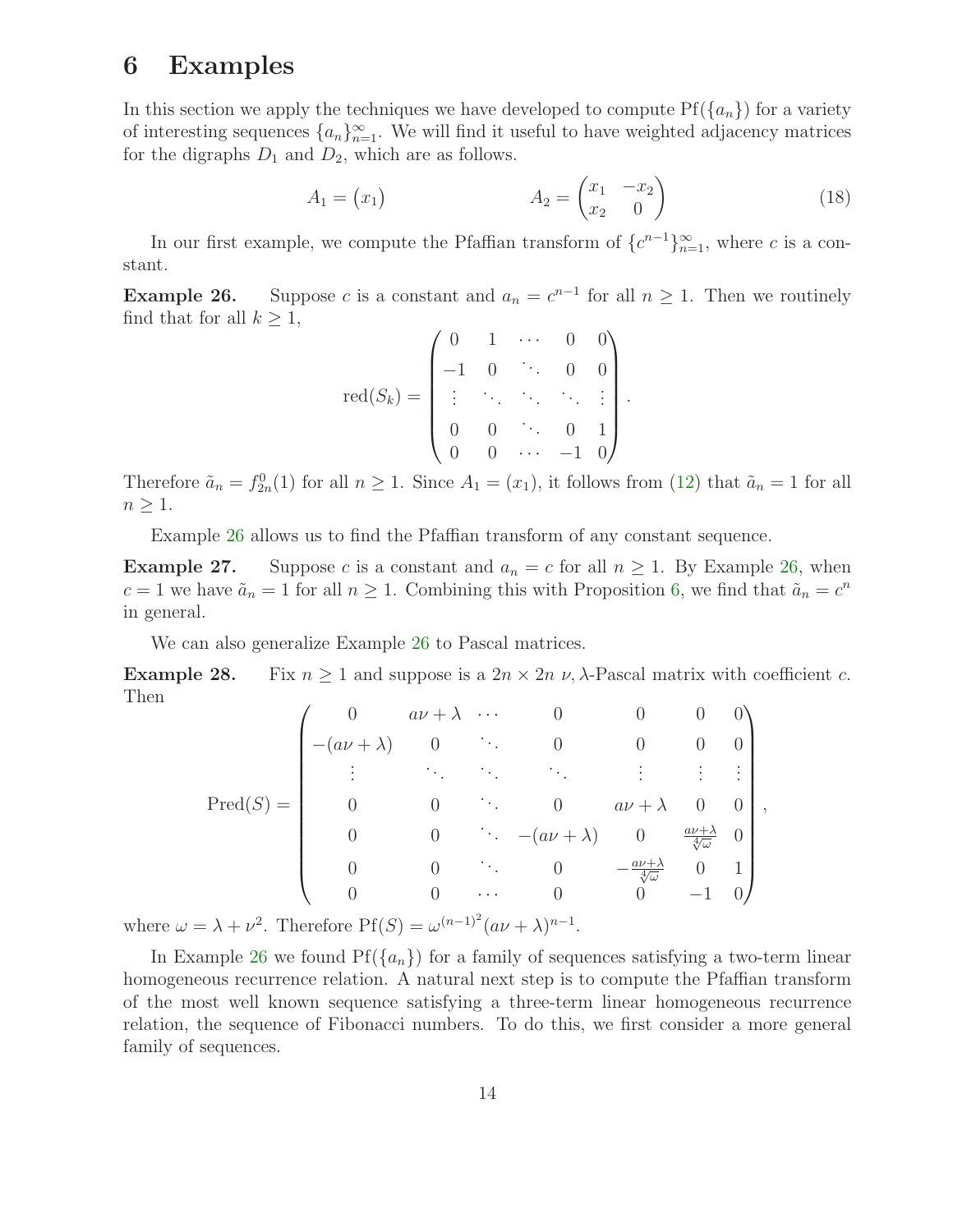**Example 29.** Suppose a and b are constants, set  $a_1 = 1$ ,  $a_2 = a$ , and  $a_n = aa_{n-1} + ba_{n-2}$ for all  $n \geq 3$ . Then we routinely find that for all  $k \geq 1$ ,

$$
\mathrm{red}(S_k) = \begin{pmatrix} 0 & b+1 & 0 & \cdots & 0 & 0 & 0 \\ -b-1 & 0 & b+1 & \cdots & 0 & 0 & 0 \\ 0 & -b-1 & 0 & \cdots & 0 & 0 & 0 \\ \vdots & \vdots & \ddots & \ddots & \ddots & \vdots & \vdots \\ 0 & 0 & 0 & \cdots & 0 & b+1 & 0 \\ 0 & 0 & 0 & \cdots & -b-1 & 0 & 1 \\ 0 & 0 & 0 & \cdots & 0 & -1 & 0 \end{pmatrix}.
$$

Therefore  $\tilde{a}_n = f_{B,2n}^0(b+1)$  for  $n \ge 2$ , where  $B = \begin{pmatrix} 0 & 1 \\ -1 & 0 \end{pmatrix}$ . Since  $A_1 = (x_1)$ , it follows from [\(16\)](#page-11-3) that  $\tilde{a}_n = (b+1)\tilde{a}_{n-1}$  for  $n \geq 2$ , so  $\tilde{a}_n = (b+1)^{n-1}$  for  $n \geq 1$ . In particular,  $\tilde{a}_n$  is independent of a. Setting  $a = b = 1$ , we find that the Pfaffian transform of the sequence of Fibonacci numbers is  $\{2^{n-1}\}_{n=1}^{\infty}$ .

We can also generalize Example [29](#page-13-1) to Pascal matrices.

**Example 30.** Fix  $n \geq 1$  and suppose is a  $2n \times 2n$  v,  $\lambda$ -Pascal matrix with coefficients  $a, b$ . Then  $Pred(S)$  has two nonzero bands: the first band above the diagonal is  $\frac{(a\nu+\lambda+b)(\lambda+2\nu^2)}{\omega}$  $\frac{(a\nu+\lambda+b)(\lambda+2\nu^2)}{\omega}, \ldots, \frac{(a\nu+\lambda+b)(\lambda+2\nu^2)}{\omega}$  $\frac{\partial h(\lambda + 2\nu^2)}{\partial \mu}$ ,  $a\nu + \lambda + b$ ,  $\frac{a\nu + \lambda + b}{\sqrt[4]{\omega}}$ , 1 and the second band above the diagonal is  $\frac{\nu(a\nu+\lambda+b)}{\sqrt{\omega}}, \ldots, \frac{\nu(a\nu+\lambda+b)}{\sqrt{\omega}}, \frac{\nu(a\nu+\lambda+b)}{\sqrt{\omega^3}}, 0$ , where  $\omega = \lambda + \nu^2$ . Therefore Pf(S) =  $\omega^{(n-1)^2} (a\nu + \lambda + b)^{n-1}.$ 

In Example [29](#page-13-1) the matrix  $red(S_k)$  has one fewer nonzero band than the maximum that Proposition [9](#page-6-1) predicts. This occurs because the extended sequence  $0, 1, a, a^2+b, a^3+2ab, \ldots$ which includes the diagonal entries of  $S_k$ , continues to satisfy the recurrence  $a_n = aa_{n-1}$  +  $ba_{n-2}$ . In the next example we compute the Pfaffian transform of the sequence of Lucas numbers, which satisfy the Fibonacci recurrence relation, but whose initial conditions are not compatible with prepending a 0 to the sequence.

**Example 31.** Suppose  $a_1 = 2$ ,  $a_2 = 1$ , and  $a_n = a_{n-1} + a_{n-2}$  for  $n \ge 3$ . Then we routinely find that for all  $k \geq 1$ ,

$$
\text{red}(S_k) = \begin{pmatrix}\n0 & 5 & -1 & 0 & \cdots & 0 & 0 & 0 & 0 & 0 \\
-5 & 0 & 5 & -1 & \cdots & 0 & 0 & 0 & 0 & 0 \\
1 & -5 & 0 & 5 & \cdots & 0 & 0 & 0 & 0 & 0 \\
0 & 1 & -5 & 0 & \ddots & 0 & 0 & 0 & 0 & 0 \\
\vdots & \vdots & \vdots & \ddots & \ddots & \ddots & \vdots & \vdots & \vdots & \vdots \\
0 & 0 & 0 & 0 & \cdots & 0 & 5 & -1 & 0 \\
0 & 0 & 0 & 0 & \cdots & -5 & 0 & 5 & -1 \\
0 & 0 & 0 & 0 & \cdots & 1 & -5 & 0 & 2 \\
0 & 0 & 0 & 0 & \cdots & 0 & 1 & -2 & 0\n\end{pmatrix}
$$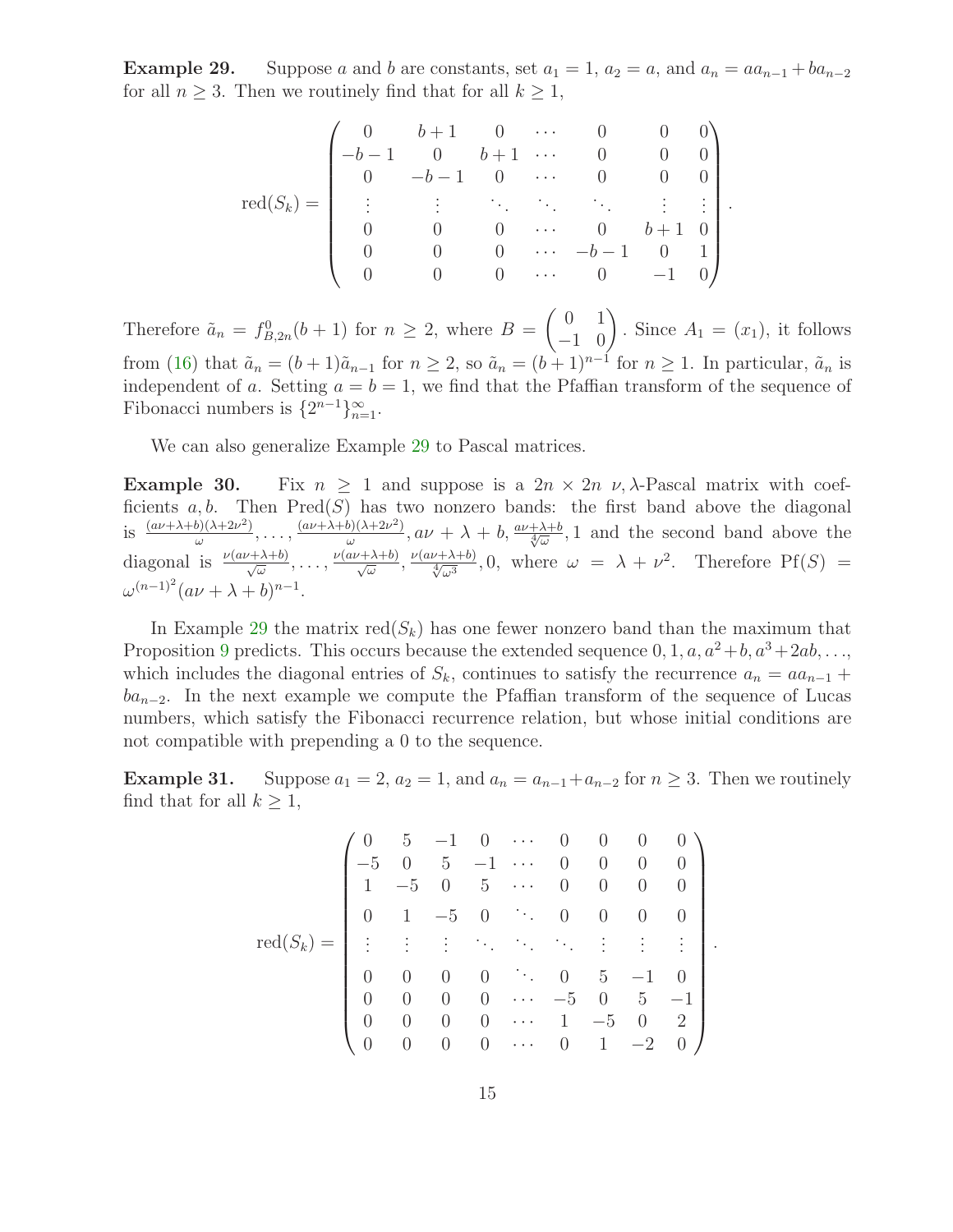Therefore  $\tilde{a}_n = f_{B,2n}^0(5, -1)$  for  $n \ge 2$ , where  $B = \begin{pmatrix} 0 & 2 \\ -2 & 0 \end{pmatrix}$ . By Proposition [24](#page-12-0) and the expression for  $A_2$  in [\(18\)](#page-13-2), the denominator of the generating function for  $\{\tilde{a}_n\}_{n=1}^{\infty}$  is  $1-5t+t^2$ . In particular,  $\tilde{a}_1 = 2$ ,  $\tilde{a}_2 = 9$ , and  $\tilde{a}_n = 5\tilde{a}_{n-1} - \tilde{a}_{n-2}$  for  $n \geq 3$ .

Having found the Pfaffian transform for a variety of sequences satisfying a three-term recurrence relation, we now turn our attention to sequences satisfying a four-term recurrence relation. We begin with the so-called Tribonacci numbers, which satisfy the recurrence  $a_n = a_{n-1} + a_{n-2} + a_{n-3}.$ 

<span id="page-15-0"></span>Example 32. Suppose  $a_1 = a_2 = 1$ ,  $a_3 = 2$ , and  $a_n = a_{n-1} + a_{n-2} + a_{n-3}$  for  $n \ge 4$ . Then we routinely find that for all  $k \geq 1$ ,

$$
\mathrm{red}(S_k)=\begin{pmatrix} 0 & 2 & 1 & 0 & \cdots & 0 & 0 & 0 & 0 \\ -2 & 0 & 2 & 1 & \cdots & 0 & 0 & 0 & 0 \\ -1 & -2 & 0 & 2 & \cdots & 0 & 0 & 0 & 0 \\ 0 & -1 & -2 & 0 & \cdots & 0 & 0 & 0 & 0 \\ \vdots & \vdots & \ddots & \ddots & \ddots & \vdots & \vdots & \vdots & \vdots \\ 0 & 0 & 0 & 0 & \cdots & 0 & 2 & 1 & 0 \\ 0 & 0 & 0 & 0 & \cdots & -2 & 0 & 2 & 0 \\ 0 & 0 & 0 & 0 & \cdots & -1 & -2 & 0 & 1 \\ 0 & 0 & 0 & 0 & \cdots & 0 & 0 & -1 & 0 \end{pmatrix}.
$$

Therefore  $\tilde{a}_n = f_{B,2n}^0(2,1)$  for  $n \geq 3$ , where  $B =$  $\sqrt{ }$  $\overline{1}$ 0 2 0 −2 0 1  $0 \t -1 \t 0$  $\setminus$ . By Proposition [24](#page-12-0) and

the expression for  $A_2$  in [\(18\)](#page-13-2), the denominator of the generating function for  $\{\tilde{a}_n\}_{n=1}^{\infty}$  is  $1-2t+t^2$ . Since  $\tilde{a}_1=1$ ,  $\tilde{a}_2=2$ , and  $\tilde{a}_3=3$ , it is routine to show that  $\tilde{a}_n=n$  for all  $n\geq 1$ .

We conclude our examples by generalizing Example [32](#page-15-0) in a somewhat more combinatorial direction. To set the stage for this generalization, we first recall the matchings polynomial of a graph.

Suppose G is a graph with n vertices, and recall that a k-matching in G is a set of k edges in G, no two of which share a vertex. Set  $p(G, 0) = 1$ , and let  $p(G, k)$  denote the number of k-matchings in G for all  $k \geq 1$ . Then the matchings polynomial  $\mu(G, x)$  of G is defined by

$$
\mu(G, x) = \sum_{k \ge 0} (-1)^k p(G, k) x^{n-2k}.
$$

For instance, the matchings polynomial for the path  $P_n$  with n vertices is [\[8,](#page-18-14) p. 2]

$$
\mu(P_n, x) = \sum_{k \ge 0} (-1)^r \binom{n-k}{k} x^{2n-k}.
$$

For more information on the matchings polynomial, see [\[8,](#page-18-14) Chap. 1]. Here we give the Pfaffian transform of a certain family of sequences in terms of this polynomial.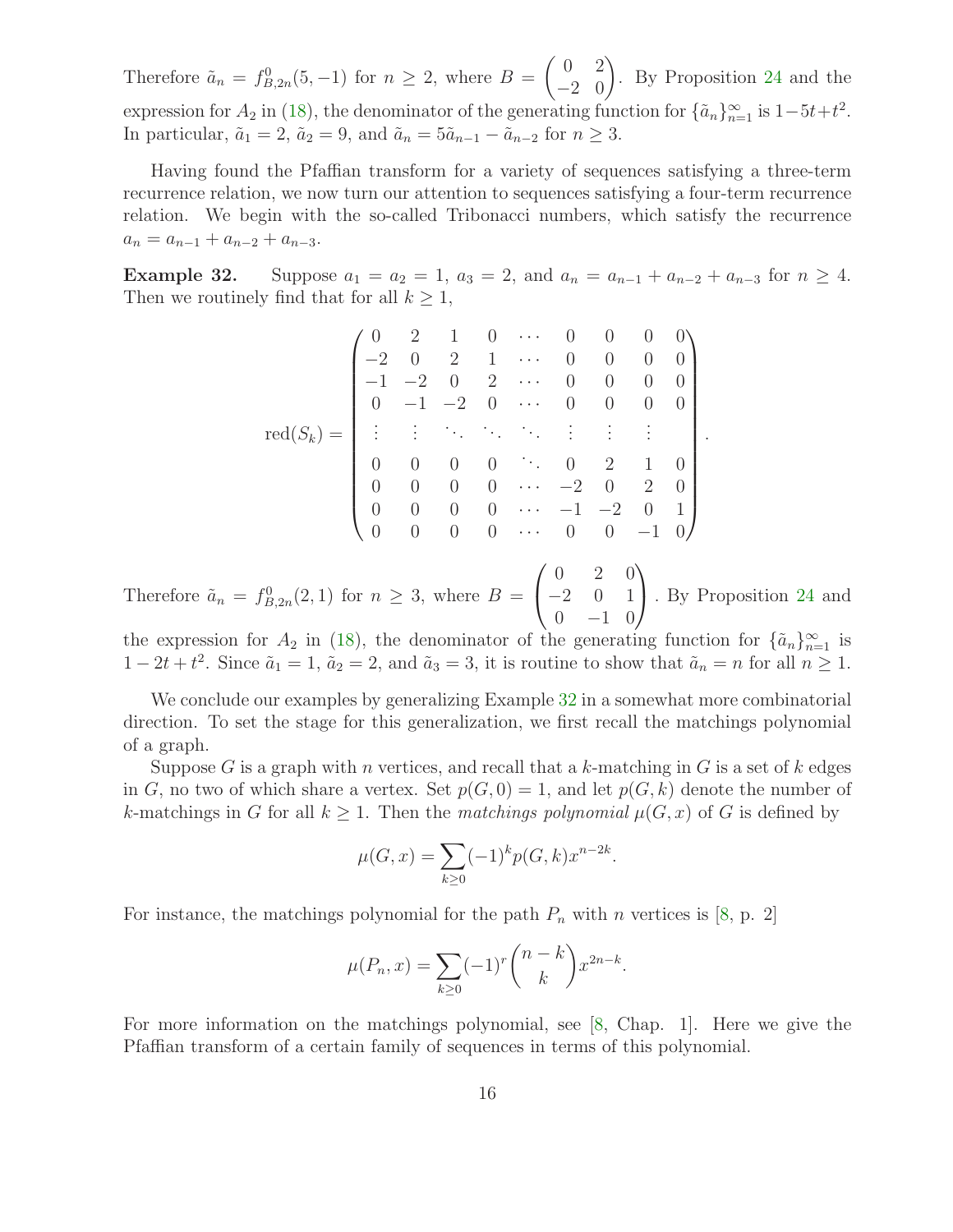**Proposition 33.** Suppose a, b, and  $c \neq 0$  are constants and set  $a_1 = 1$ ,  $a_2 = a$ , and  $a_3 = a^2 + b$ . For all  $n \ge 4$ , set  $a_n = aa_{n-1} + ba_{n-2} + ca_{n-3}$ . Then

$$
\tilde{a}_n = c^{n+1} \mu \left( P_{n-1}, \frac{b+1}{c} \right) = c^{n+1} \sum_{k \ge 0} (-1)^k {n-1-k \choose k} \left( \frac{b+1}{c} \right)^{n-1-2k}
$$

for all  $n \geq 1$ .

Proof. First note that

$$
\mathrm{red}(S_n)=\begin{pmatrix}0&b+1&c&0&\cdots&0&0&0&0&0\\-b-1&0&b+1&c&\cdots&0&0&0&0\\-c&-b-1&0&b+1&\cdots&0&0&0&0\\0&-c&-b-1&0&\ddots&0&0&0&0\\ \vdots&\vdots&\vdots&\ddots&\ddots&\ddots&\vdots&\vdots&\vdots\\0&0&0&0&\ddots&0&b+1&c&0\\0&0&0&0&\cdots&-b-1&0&b+1&0\\0&0&0&0&\cdots&-c&-b-1&0&1\\0&0&0&0&\cdots&0&0&-1&0\end{pmatrix}.
$$

Now let  $\sqrt{c}$  be any square root of c and observe that

<span id="page-16-0"></span>
$$
red(S_n) = (\sqrt{c}I)T_n(\sqrt{c}I)^t,
$$
\n(19)

where

$$
T_n=\left(\begin{array}{ccccc} 0&\frac{b+1}{c}&1&0&\cdots&0&0&0&0\\ -\frac{b+1}{c}&0&\frac{b+1}{c}&1&\cdots&0&0&0&0\\ -1&-\frac{b+1}{c}&0&\frac{b+1}{c}&\cdots&0&0&0&0\\ 0&-1&-\frac{b+1}{c}&0&\ddots&0&0&0&0\\ \vdots&\vdots&\vdots&\ddots&\ddots&\ddots&\vdots&\vdots&\vdots\\ 0&0&0&0&\cdots&0&\frac{b+1}{c}&1&0\\ 0&0&0&0&\cdots&-\frac{b+1}{c}&0&\frac{b+1}{c}&0\\ 0&0&0&0&\cdots&-1&-\frac{b+1}{c}&0&c\\ 0&0&0&0&\cdots&0&0&-c&0\end{array}\right).
$$

<span id="page-16-1"></span>To compute  $Pf(T_n)$ , first notice that any perfect matching in  $K_{2n}$  which contributes to  $Pf(T_n)$ must include the edge  $(2n-1, 2n)$ , which will cross no other edges in the matching. Therefore

$$
Pf(T_n) = cf_{2n-2}^0\left(\frac{b+1}{c}, 1\right).
$$
 (20)

We now see that  $Pf(T_n)$  is a sum over perfect matchings in  $C_{2n-2}^2$ ; to each such perfect matching we associate a matching (not necessarily perfect) in the path  $P_{n-1}$  with vertices  $v_1, \ldots, v_{n-1}$ . In particular, given a perfect matching  $\alpha \models C_{2n-2}^2$ , the associated matching  $\alpha'$ in  $P_{n-1}$  consists of those edges  $(v_i, v_{i+1})$  for which  $(2i - 1, 2i + 1)$  is an edge in  $\alpha$ . Since  $\alpha$  is a matching in  $C_{2n-2}^2$ , no two edges in  $\alpha'$  share a vertex, so  $\alpha'$  is a matching in  $P_{n-1}$ .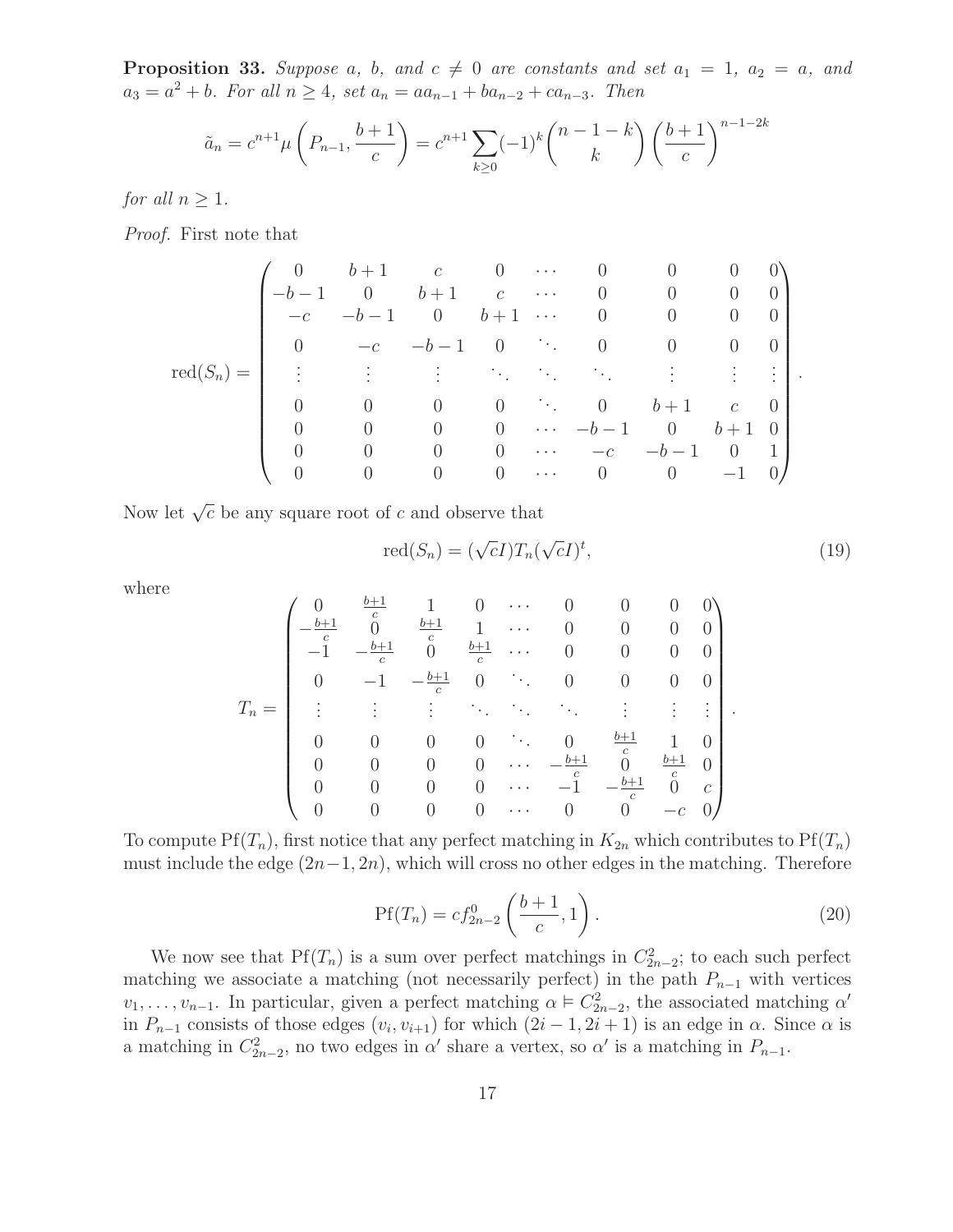To show that we have a bijection between matchings in  $P_{n-1}$  and perfect matchings in  $C_{2n-2}^2$ , suppose  $\alpha'$  is a matching in  $P_{n-1}$ . To construct  $\alpha$ , first construct edges  $(2i-1, 2i+1)$ for each edge  $(v_i, v_{i+1})$  in  $\alpha'$ . Now suppose  $2i - 1$  is not yet incident with any edges in our partial  $\alpha$ . If  $(2i - 2, 2i - 1)$  were an edge in  $\alpha$ , then  $\alpha$  would contain a perfect matching in  $C_{2i-3}^2$ . But this is impossible, since  $C_{2i-3}^2$  has an odd number of vertices. Therefore to construct  $\alpha$  we must connect every as-yet unmatched odd vertex  $2i - 1$  with the even vertex 2i. Now suppose some even vertex 2i is not yet incident with any edges in our partial  $\alpha$ . Then we must already have added  $(2i - 1, 2i + 1)$  or  $(2i - 3, 2i - 1)$  to  $\alpha$ . In the first case, adding  $(2i - 2, 2i)$  to  $\alpha$  forces a perfect matching of a graph with an odd number of vertices. However,  $2i+1$  is not connected with  $2i+2$ , so we must include  $(2i, 2i+2)$  in  $\alpha$ . By similar reasoning, in the second case we must include  $(2i - 2, 2i)$  in  $\alpha$ . At this point every vertex in  $C_{2n-2}^2$  is incident with exactly one edge in  $\alpha$ , so  $\alpha$  is a perfect matching. Moreover, by construction  $\alpha'$  is the perfect matching in  $P_{n-1}$  associated with  $\alpha$ .

To complete the proof, suppose  $\alpha$  is a perfect matching in  $C_{2n-2}^2$  and  $\alpha'$  is the associated matching in  $P_{n-1}$ . If  $\alpha'$  has k edges then  $\alpha$  has exactly k edges of the form  $(2i-1, 2i+1)$ , exactly k edges of the form  $(2i, 2i + 2)$ , and  $n - 1 - 2k$  edges of the form  $(2i - 1, 2i)$ . By construction each edge of the form  $(2i - 1, 2i + 1)$  yields a crossing in  $\alpha$ , and all crossings in  $\alpha$  are of this type. Moreover, the only edges in  $\alpha$  whose weight is not 1 are those of the form  $(2i - 1, 2i)$ , each of which has weight  $\frac{b+1}{c}$ . Combining these observations, we find that

$$
f_{2n-2}^0\left(\frac{b+1}{c},1\right) = \sum_{k\geq 0} (-1)^k p(P_{n-1},k) \left(\frac{b+1}{c}\right)^{n-1-2k}.\tag{21}
$$

<span id="page-17-1"></span> $\Box$ 

Putting everything together, we have

$$
\tilde{a}_n = \text{Pf}(\text{red}(S_n)) \qquad \text{(by Prop. 9)}
$$
\n
$$
= \text{Pf}((\sqrt{c}I)T_n(\sqrt{c}T)^t) \qquad \text{(by (19))}
$$
\n
$$
= \det(\sqrt{c}I)\text{Pf}(T_n) \qquad \text{(by Prop. 3)}
$$
\n
$$
= c^{n+1}f_{2n-2}^0(\frac{b+1}{c}, 1) \qquad \text{(by (20))}
$$
\n
$$
= c^{n+1}\mu(P_{n-1}, \frac{b+1}{c}) \qquad \text{(by (21)),}
$$

as desired.

# 7 Acknowledgment

The authors thank the anonymous referee who described how their results could be generalized to compute the Pfaffian of a Pascal matrix.

#### <span id="page-17-0"></span>References

[1] M. Aigner, Motzkin numbers, European J. Combin. 19 (1998), 663–675.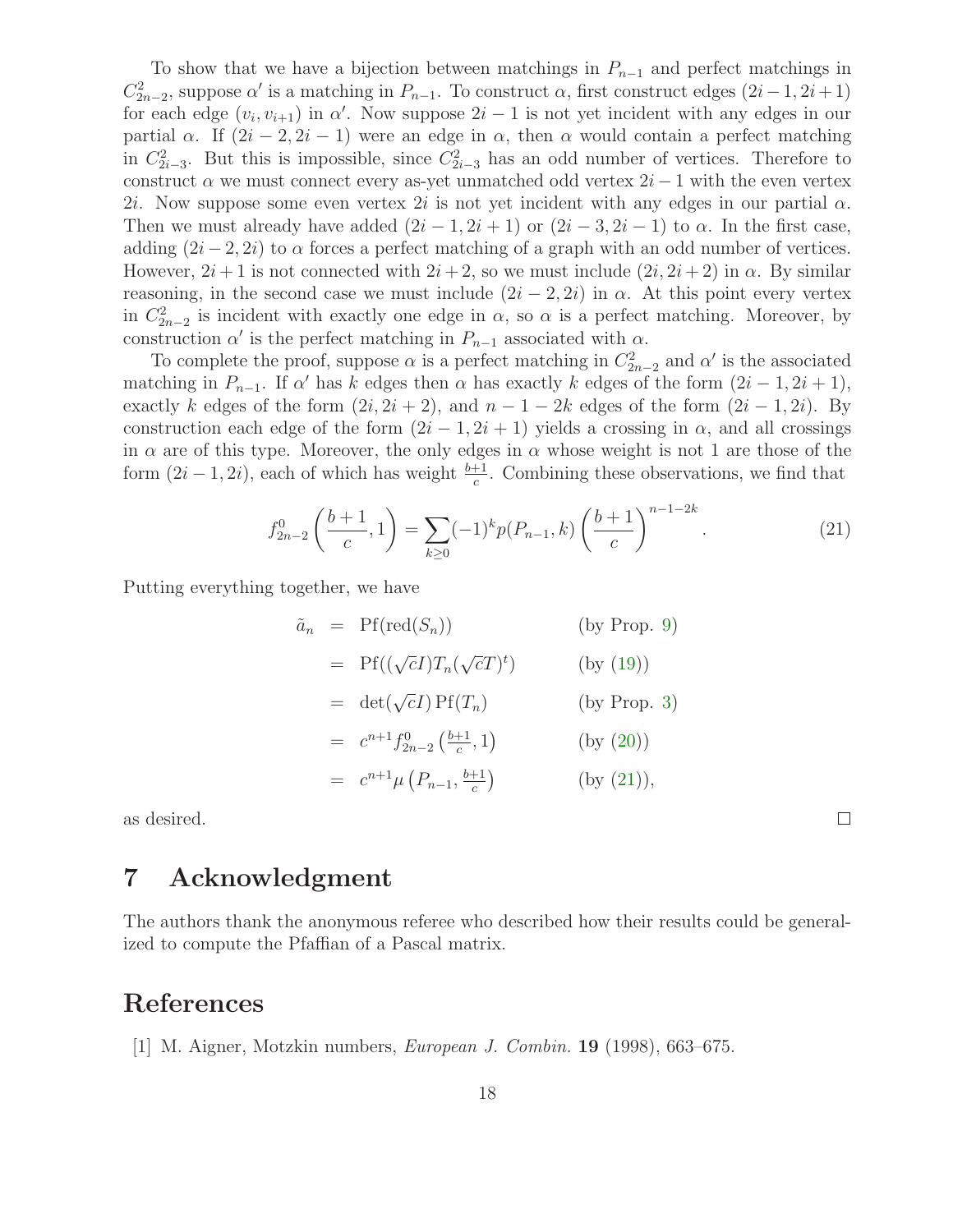- <span id="page-18-7"></span><span id="page-18-6"></span>[2] M. Aigner, Catalan-like numbers and determinants, J. Combin. Theory Ser. A 87 (1999), 33–51.
- <span id="page-18-1"></span>[3] R. A. Brualdi and S. Kirkland, Aztec diamonds and digraphs, and Hankel determinants of Schröder numbers, *J. Combin. Theory Ser. B* **94** (2005), 334–351.
- <span id="page-18-2"></span>[4] M. Chamberland and C. French, [Generalized Catalan numbers and generalized Hankel](http://www.cs.uwaterloo.ca/journals/JIS/VOL10/Chamberland/chamberland12.html) transformations, *J. Integer Seq.* **10** (2007), Article 07.1.1.
- <span id="page-18-5"></span>[5] A. Cvetković, P. Rajković, and M. Ivković, [Catalan numbers, and Hankel transform, and](http://www.cs.uwaterloo.ca/journals/JIS/VOL5/Ivkovic/ivkovic3.html) Fibonacci numbers, J. Integer Seq. 5 (2002), Article 02.1.3.
- [6] M. Desainte-Catherine and X. G. Viennot, Enumeration of certain Young tableaux with bounded height, in *Combinatoire Énumérative (Montreal 1985)*, Lect. Notes. in Math., Vol. 1234, Springer, 1986, pp. 58–67.
- <span id="page-18-8"></span>[7] I. M. Gessel and G. Xin, The generating function of ternary trees and continued fractions, Electron. J. Combin. 13 (2006), Article #R53, available electronically at [http://www.combinatorics.org/Volume](http://www.combinatorics.org/Volume_13/Abstracts/v13/v13i1r53.html) 13/Abstracts/v13/v13i1r53.html.
- <span id="page-18-14"></span><span id="page-18-12"></span>[8] C. D. Godsil, Algebraic Combinatorics, Chapman and Hall, 1993.
- [9] B. Gordon, A proof of the Bender-Knuth conjecture, Pacific J. Math. 108 (1983), 99– 113.
- <span id="page-18-13"></span>[10] S. Hirschman and V. Reiner, Note on the Pfaffian matrix-tree theorem, Graphs Combin.  $20$   $(2004)$ , 59–63.
- <span id="page-18-3"></span><span id="page-18-0"></span>[11] J. W. Layman, [The Hankel transform and some of its properties,](http://www.cs.uwaterloo.ca/journals/JIS/VOL4/LAYMAN/hankel.html) J. Integer Seq. 4 (2001), Article 01.1.5.
- <span id="page-18-4"></span>[12] M. Z. Spivey and L. L. Steil, The k[-binomial transforms and the Hankel transform,](http://www.cs.uwaterloo.ca/journals/JIS/VOL9/Spivey/spivey7.html) J. *Integer Seq.* **9** (2006), Article 06.1.1.
- <span id="page-18-11"></span>[13] R. P. Stanley, Enumerative Combinatorics, Vol. 1, Cambridge University Press, 1997.
- [14] J. R. Stembridge, Nonintersecting paths, Pfaffians, and plane partitions, Adv. Math. 83 (1990), 96–131.
- <span id="page-18-9"></span>[15] R. A. Sulanke and G. Xin, Hankel determinants for some common lattice paths, Adv. in Appl. Math. 40  $(2008)$ , 149–167.
- <span id="page-18-10"></span>[16] U. Tamm, Some aspects of Hankel matrices in coding theory and combinatorics, *Electron. J. Combin.* **8** (2001), Article  $\#A1$ , available electronically at [http://www.combinatorics.org/Volume](http://www.combinatorics.org/Volume_8/Abstracts/v8i1a1.html) 8/Abstracts/v8i1a1.html.

2000 Mathematics Subject Classification: Primary 15A15; Secondary 05C50, 05C70.